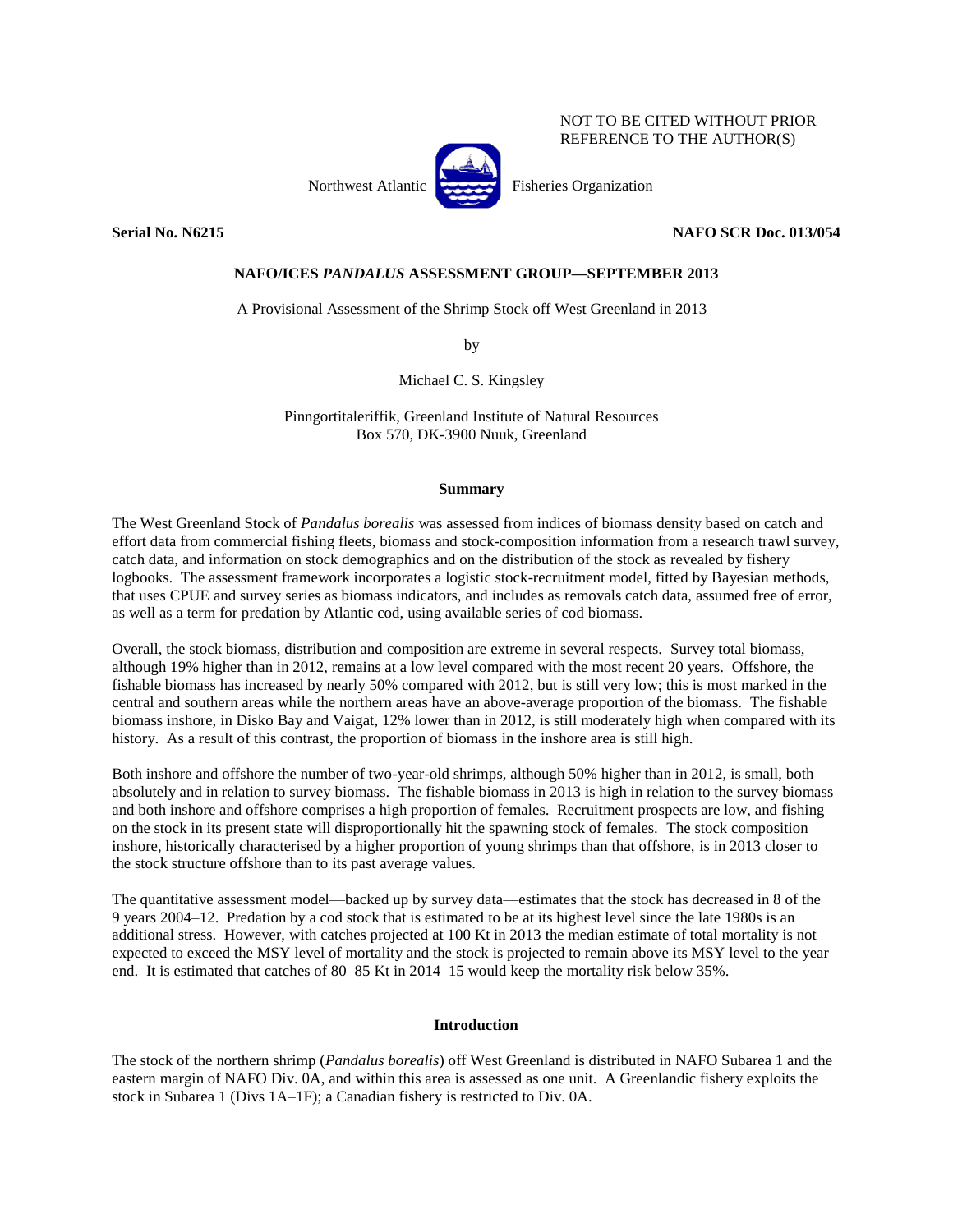In 2002 a quantitative assessment framework based on a biological model of shrimp stock dynamics (Hvingel and Kingsley 2002) was adopted by STACFIS and Scientific Council. Input data series comprise a swept-area index of fishable biomass from an annual research trawl survey, a series of standardised indices of fishery CPUE, past catches, and an index of the biomass of Atlantic cod, an important predator. The model was modified in 2011 to give more weight to the survey index of biomass and less to the fishery CPU (Kingsley 2011). This document presents the results of applying it to the updated available data series of shrimp catches and shrimp and cod biomass, to evaluate management options for the West Greenland shrimp stock.

Short-term (1-year) and medium-term (three-year) projections of stock development were made for annual catches at 5 000-ton intervals from 70 000 to 90 000 tons under assumptions that the cod stock, allowance made for its overlap with shrimp distribution, might be at 30 000 tons or 40 000 tons, the estimate for 2013 being 36 000 tons (Siegstad and Kingsley 2013). The associated risks of transgressing reference parameters—maximum sustainable yield levels of biomass  $(B_{msy})$  and mortality  $(Z_{msy})$ —as well as a precautionary limit set at 30% of  $B_{msy}$  were estimated.

This assessment refers also, although qualitatively, to information on the distribution of the Greenland fishery derived from logbooks. Trawl time, and catches, were assigned to statistical areas covering the West Greenland shrimp grounds, and series of indices of how widely the fishery was distributed were calculated (Hammeken Arboe 2013). The assessment also refers to indices that summarise survey information on the distribution of the stock and its structure (Kingsley 2008b; Burmeister et al. 2013).

### **Environment**

The survey mean bottom temperature—weighted by area, not by shrimp stock density—increased quite abruptly from a mean of  $1.83^{\circ}\text{C}$  in 1990–96 to  $3.12^{\circ}\text{C}$  in 1997–2012. At about the same time as the mean bottom temperature increased, the shrimp stock started a more protracted shift in its distribution, into shallower water and into more northerly areas. In the mid-90s, most of the survey biomass was between 300 and 400 m, with a significant amount deeper than 400 m. Now, a majority is between 200 and 300 m, with a significant amount between 300 and 400 m (Burmeister et al. 2013). This move into shallower water looks like a continuing trend since the early 2000s.

The estimated biomass of a main predator, the Atlantic cod, was less than 10 Kt from 1991 to 2004. It increased briefly in 2006–7 to about 85 Kt<sup>1</sup>, distributed mostly in southern West Greenland, before declining again. In 2011 there was a smaller increase, but in that year the fish appeared to be more widely distributed into northerly areas where there was a higher density of shrimps, and the 'effective' cod stock appeared to have increased significantly. In 2012 and 2013 the biomass of cod has increased considerably, and although it is mostly distributed in more southerly areas so its index of overlap with the shrimp stock has been less the 'effective' cod stock has been greater than at any time since the late 1980s (Siegstad and Kingsley 2013).

Stocks of Atlantic cod in West Greenland continue to fluctuate and while forecasting the biomass and distribution of cod on the West Greenland shrimp ground is important in predicting the dynamics of the stock of Northern shrimp and in managing the fishery, it remains an insoluble problem. The stock-dynamic model used in the assessment allows for flexible and comprehensive consideration of possible developments of the cod stock.

## **Stock Size, Composition and Distribution**

Survey biomass increased by 130% in 1999–2003, subsequently decreasing equally quickly to reach, by 2008, about the levels of the 1990s (Fig. 1). Compared with average levels of the most recent 20 years stock-size indices are therefore low. Survey biomass overall has increased by 19% over 2012 but is still 47% less than the temporary maximum of 2010. In 2013, the number and biomass of females are both one-third higher than they were in 2012, and are now near to their 20-year medians. It is this increase in the female component of the stock that has generated the overall increase—the number and biomass of males have hardly changed since 2012 and remain not far above their 20-year minimums (Burmeister et al. 2013).

 $\overline{a}$ 

<sup>&</sup>lt;sup>1</sup> 'German survey' estimate revised in 2012.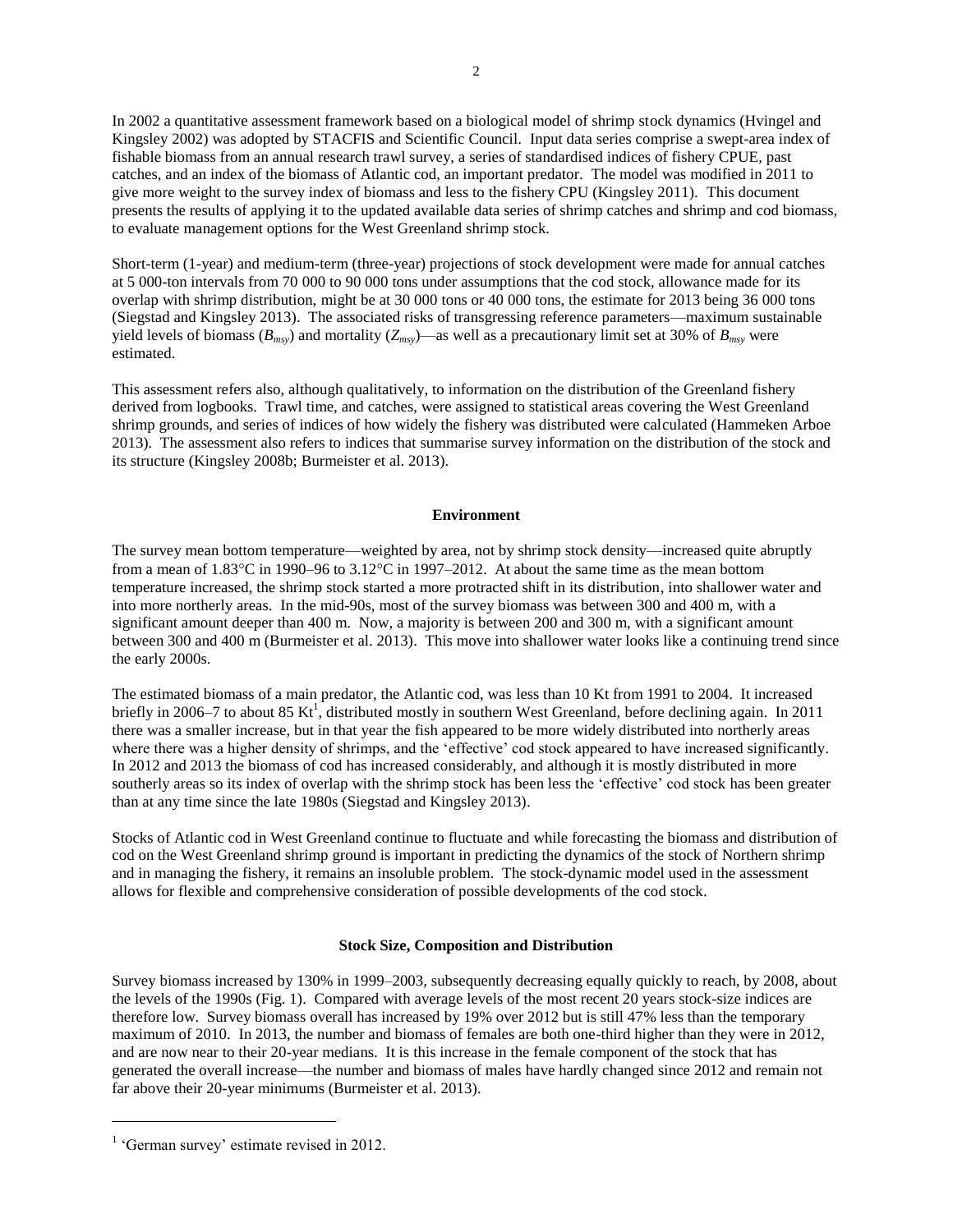|                                                          |                      | Biomass (Kt)   |                | Number (bn)    |                |              |              |              |
|----------------------------------------------------------|----------------------|----------------|----------------|----------------|----------------|--------------|--------------|--------------|
|                                                          |                      | Survey         |                |                |                |              |              |              |
|                                                          | Disko B.<br>& Vaigat | Offshore       | Total          | Fishable       | Female         | Male         | Female       | Age 2        |
| $2013$ value <sup>1</sup>                                | 81.4                 | 152.4          | 233.8          | 218.1          | 103.9          | 31.1         | 12.0         | 3.16         |
| $20$ -year <sup>2</sup> upper quartile<br>20-year median | 92.6<br>72.6         | 286.4<br>220.4 | 367.2<br>280.3 | 344.5<br>258.9 | 127.1<br>102.6 | 66.4<br>42.5 | 15.2<br>11.8 | 7.57<br>5.23 |
| 20-year lower quartile                                   | 49.2                 | 195.4          | 234.3          | 221.5          | 87.2           | 37.3         | 9.0          | 3.39         |
| $2013$ rank                                              | 13.0/20              | 3.0/20         | 5.6/20         | 5.2/20         | 10.8/20        | 3.6/20       | 12.0/20      | 4.8/20       |
| $2012$ value                                             | 92.5                 | 103.7          | 196.2          | 178.7          | 77.2           | 29.7         | 9.0          | 2.07         |

*Survey Measures of Stock Size*

<sup>1</sup> corrections for unsurveyed strata (C0 in 2011–12, W1-4 in 2011) applied to measures of stock size were 3.7% for 2011 and 3.1% for 2012.

 $2$  20-year percentiles, and 2013 rank, are referred to the 20 preceding years, i.e. 1993–2012.

In the inshore area comprising Disko Bay and Vaigat the survey biomass decreased by 12% from 2012 to a value below its 20-year upper quartile. The offshore biomass collectively, in 2012 at its lowest for 20 years, was nearly half as large again in 2013, although still well below its 20-year lower quartile. Relative to stock size and previous values, it could be seen in 2012 that large pre-recruits were numerous, especially offshore (Kingsley 2012), and the increase in the offshore fishable biomass might be associated with recruitment of these shrimps. The absolute number at age 2 is 50% higher than in 2012, but still low relative to past values (Fig. 2a).

| Overall                                                                  |                      | Number<br>$(°000$ /survey ton) | Biomass $(\%)$         |                              |                       |                         |  |  |  |
|--------------------------------------------------------------------------|----------------------|--------------------------------|------------------------|------------------------------|-----------------------|-------------------------|--|--|--|
|                                                                          |                      | Age 2 14–16.5 mm <sup>2</sup>  | Fishable,<br>of survey | Fishable males,<br>of survey | Females.<br>of survey | Females,<br>of fishable |  |  |  |
| $2013$ value                                                             | 13.5                 | 22.3                           | 93.3                   | 48.9                         | 44.4                  | 47.6                    |  |  |  |
| Upper quartile <sup>1</sup><br>Median <sup>1</sup><br>Lower quartile $1$ | 24.7<br>16.7<br>11.7 | 27.8<br>25.5<br>23.7           | 93.8<br>92.1<br>90.7   | 57.9<br>56.9<br>54.2         | 37.4<br>35.5<br>34.9  | 39.8<br>38.3<br>37.5    |  |  |  |
| $2013$ rank <sup>1</sup><br>2012 value                                   | 8.8/20<br>10.9       | 2.3/8<br>31.7                  | 13.3/20<br>91.1        | 1.0/20<br>51.7               | 21/20<br>39.4         | 21/20<br>43.2           |  |  |  |

*Survey Measures of Stock Composition*

1 quartiles and 2013 rank generally referred to 20 preceding years 1993–2012;

 $^2$  quartiles and 2013 rank referred to 8 preceding years 2005–2012 (for which data is available);

The overall stock composition in 2013 is marked by a high proportion of females, both in the survey and in the fishable biomass; males compose a low proportion of the fishable biomass. Relative to stock size the number of age-2 shrimps is below its 20-yr median and the number of large pre-recruits is below an 8-yr lower quartile, so there are not good prospects for either short- or medium-term recruitment.

| Disko Bay                                                                         |                      | Number<br>$^{\prime}000$ /survey ton) |                        | Biomass $(\%)$               |                       |                         |  |  |  |  |
|-----------------------------------------------------------------------------------|----------------------|---------------------------------------|------------------------|------------------------------|-----------------------|-------------------------|--|--|--|--|
| and Vaigat                                                                        | Age 2                | $14 - 16.5$ mm                        | Fishable,<br>of survey | Fishable males,<br>of survey | Females.<br>of survey | Females,<br>of fishable |  |  |  |  |
| $2013$ value                                                                      | 13.6                 | 27.0                                  | 91.6                   | 48.7                         | 42.9                  | 46.9                    |  |  |  |  |
| Upper quartile <sup>1</sup><br>Median <sup>1</sup><br>Lower quartile <sup>1</sup> | 36.3<br>27.2<br>14.1 | 40.4<br>32.3<br>30.5                  | 90.8<br>89.5<br>86.1   | 56.3<br>53.7<br>50.2         | 35.2<br>33.8<br>32.5  | 40.2<br>38.6<br>37.6    |  |  |  |  |
| $2013$ rank <sup>1</sup>                                                          | 4.4/20               | 0/8                                   | 16.3/20                | 2.0/8                        | 9/8                   | 9/8                     |  |  |  |  |
| $2012$ value                                                                      | 14.4                 | 31.8                                  | 90.7                   | 56.5                         | 34.2                  | 37.7                    |  |  |  |  |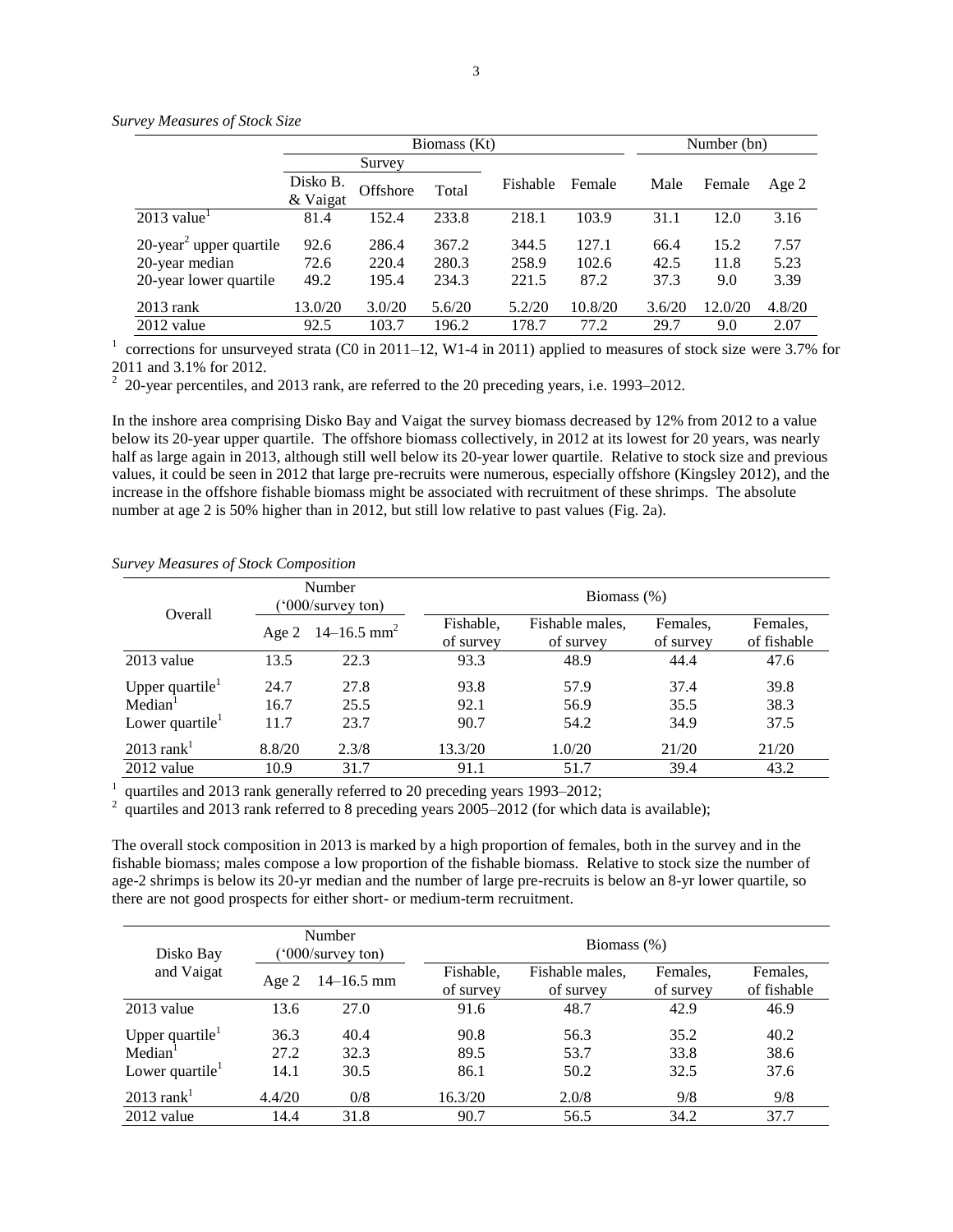| Offshore                                                        |                     | Number<br>$(°000$ /survey ton) |                        | Biomass $(\%)$               |                       |                         |  |  |  |  |
|-----------------------------------------------------------------|---------------------|--------------------------------|------------------------|------------------------------|-----------------------|-------------------------|--|--|--|--|
|                                                                 | Age $2$             | $14 - 16.5$ mm                 | Fishable,<br>of survey | Fishable males,<br>of survey | Females,<br>of survey | Females,<br>of fishable |  |  |  |  |
| $2013$ value                                                    | 13.5                | 19.7                           | 94.2                   | 49.0                         | 45.3                  | 48.0                    |  |  |  |  |
| Upper quartile $1$<br>Median <sup>1</sup><br>Lower quartile $1$ | 21.1<br>14.2<br>7.4 | 24.2<br>20.4<br>13.4           | 94.9<br>93.6<br>92.1   | 57.9<br>55.6<br>52.1         | 41.5<br>38.4<br>36.8  | 43.7<br>41.1<br>38.6    |  |  |  |  |
| $2013$ rank <sup>1</sup><br>2012 value                          | 8.9/20<br>7.6       | 3.9/8<br>31.7                  | 14.1/20<br>91.5        | 2.0/8<br>47.3                | 9/8<br>44.2           | 7.7/8<br>48.3           |  |  |  |  |

Differences between the stock composition offshore and inshore—in Disko Bay and Vaigat—have tended to be maintained over time. The inshore averages higher proportions of smaller shrimps. For the age-2 index, relative to survey biomass, the inshore quartile points have about twice the values of the offshore. Quartiles of the relative number of 14–16.5-mm shrimps are about half as big again inshore as offshore. In keeping with having fewer small shrimps the fishable, female and fishable-male proportions of the survey biomass have averaged larger offshore. and the female proportion of the fishable biomass has also averaged slightly larger offshore. Thoughout the size distribution, the offshore stock has been biased toward comprising larger shrimps, while the Disko component has had higher proportions of smaller and younger shrimps.

However, in 2013 some of these differences are less evident than in 2012 or in the past averages. For example, in 2012 the female proportion of the biomass was 10 percentage points higher offshore; in 2013 one percentage point. Relative to survey biomass, age-2s were twice as numerous inshore as offshore in 2012—consistent with past differences—but in 2013 the values are equal. I.e it seems that in 2013 the inshore stock has in some ways converged on the offshore structure: its values are more like the offshore values than like its own past.

In both regions females compose by far the highest proportion of the biomass, both survey and fishable, seen in the years for which we have data and males a low proportion. In 2013, while males are still a low proportion of the fishable biomass, the fishable biomass is a high proportion of survey biomass and comprises a high proportion of females. Even more than in 2012, the stock both offshore and inshore is 'all females'. The length classes of large pre-recruits, which in 2012 were, relative to stock size, near their median inshore and abundant offshore, are scarce both inshore and offshore in 2013.

We don't know what are the limits for any of these stock-composition parameters to conduce to a 'healthy' stock with good potential for maintaining itself. For some of the statistics, past information is limited to 2005–12—a period characterised by a 75% decline in the offshore stock while the inshore has fluctuated. Therefore, perhaps, the inshore stock-composition history provides safer criteria than that of the offshore and if in 2013 the inshore stock composition is moving closer to the offshore history it could be a danger signal. The stock seems at the moment to be at, or outside, the limits of where it has been in the past. The danger points appear to be: few age-2 shrimps anywhere even relative to stock size; few large pre-recruits; few fishable males to recruit to the spawning stock and, concomitantly, exceptionally high proportions of spawning females in the fishable biomass. The fishable stock is a high proportion of the total, so if the fishable stock gets fished, there won't be much left.

|                                     |         |         |         | Of offshore $(\% )$ |        |              | Of total $(\%)$ |
|-------------------------------------|---------|---------|---------|---------------------|--------|--------------|-----------------|
|                                     | North   | $W1-2$  | W3-4    | W5–7                | $W8-9$ | Distribution | Disko B.        |
|                                     |         |         |         |                     |        | Index        | and Vaigat      |
| $2013$ value                        | 35.6    | 34.0    | 24.6    | 5.7                 | 0.1    | 3.3          | 34.9            |
| 19-year <sup>1</sup> upper quartile | 27.6    | 35.8    | 23.0    | 28.4                | 9.1    | 3.9          | 25.4            |
| 19-year median                      | 16.6    | 30.8    | 19.0    | 21.6                | 3.2    | 3.4          | 22.3            |
| 19-year lower quartile              | 4.9     | 27.0    | 16.6    | 15.0                | 0.5    | 3.1          | 20.3            |
| $2013$ rank                         | 17.1/19 | 12.6/19 | 15.4/19 | 1.0/19              | 0.0/19 | 7.4/19       | 17.9/19         |
| 2012 value                          | 34.3    | 34.6    | 7.2     | 23.6                | 0.4    | 3.4          | 48.6            |

*Measures of Biomass Distribution within SA1*

1 percentiles and 2013 rank are referred to the 19 preceding years with stable survey coverage, i.e. 1994–2012.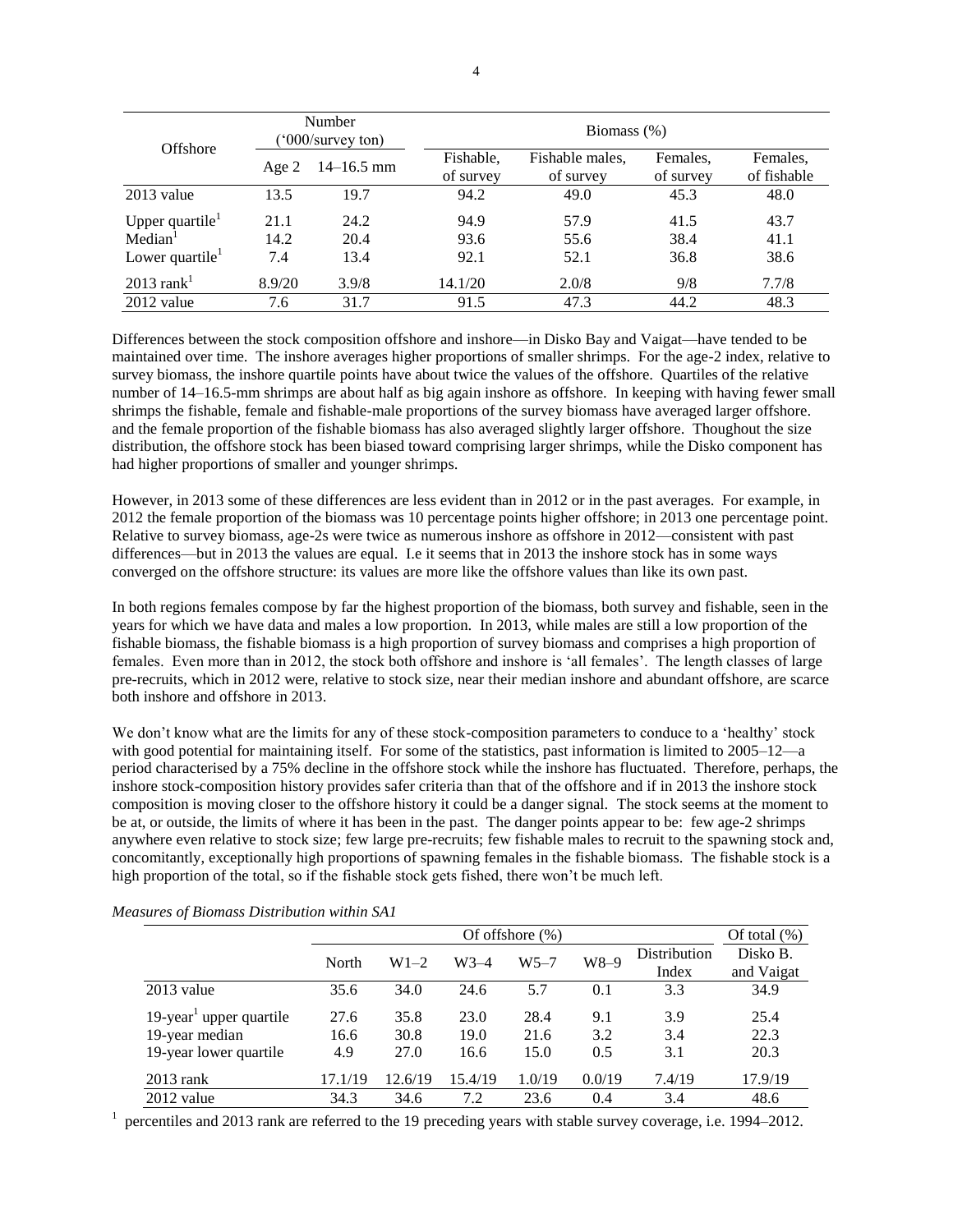Compared with values for the previous 20 years, the offshore biomass is low and the inshore biomass relatively high, so the proportion inshore is still near to its 20-year maximum, although lower than the extreme value of 2012.

Within the offshore area as a whole, the trajectories have been different and since 2000 the distribution of the survey biomass has contracted and moved northwards (Fig. 3). The southernmost area had collapsed already in 2004–2007 and W3–4, around Store Hellefiskebanke, collapsed in 2011 and were empty in 2012. The North area and W1–2, off the mouth of Disko Bay, continue to hold proportions of the offshore biomass that are well above their median values. The proportion in the south-central offshore area W5–7, extending from the Lille Hellefiskebanke to Kobberminebugten, was above its median in 2012, owing to a small number of large catches. In the results from the 2013 survey, W3–4 has regained its past position, while W5–7 has now only a small proportion of the survey biomass (Burmeister et al. 2013).

The proportions in W1–2, W3–4, and Disko had been relatively constant over the preceding 19 years: the interquartile ranges were about one quarter of the medians. The deviations in 2012, especially for Disko (upward) and W3–4 (downward) were, by comparison with this earlier stability, especially remarkable. The 2013 distribution is somewhat a return to the distribution before 2012.

### **Fishery**

The trajectory of the fishery CPU agreed with that of the survey estimate of fishable biomass from 1988 until about 2002, when the survey index suddenly increased. The CPU index did not follow that jump but increased more slowly; but also did not suffered the sustained decrease of the survey index from 2003 through 2012. Instead it continued to increase, more slowly, until 2008, after which it continually declined. From 2007 through 2013 the CPUE index of relative biomass has remained significantly above the survey index. That CPUE can be maintained while the survey index declines might be due to shrinking of the area over which the stock, and the fishery, is distributed, although there is no clear relationship between the difference between the two indices and any measure of stock distribution.

The distribution of the fishery, like that of the survey biomass, has varied over time (Fig. 4). In the 1990s over half the catches were taken south of Holsteinsborg Dybde, but southern areas have subsequently lost their shrimp stock and the fishery in Greenland waters is now concentrated in NAFO Divisions 1A and 1B. In recent years, the offshore fishery has been extending its range northwards and recent years have seen some exploitation of grounds even north of 73° N (Hammeken Arboe and Kingsley 2013).

Between 1997 and 2003 the exploitation ratio—of catch to fishable biomass—declined from about 50% to about 25% (Fig. 1) as the catches, although steadily increasing, failed to keep up with the more rapidly increasing biomass (Fig. 6). While catches were high in 2004–2008 the ratio increased as biomass declined while catches did not, and since 2008 it has stayed above average as catches have not been brought down to match the lowness of recent biomass estimates.

#### **Quantitative Assessment**

Parameters relevant for the assessment and management of the stock were estimated by a stochastic version of a surplus-production model that included an explicit term for predation by cod. The model was formulated in a statespace framework, and Bayesian methods were used to construct posterior likelihood distributions of the parameters (Hvingel and Kingsley 2002). In the context of the present assessment, the model behaviour was not checked in great detail.

Absolute biomass estimates, and all related parameters, had high variances and were difficult to estimate. For management purposes therefore it is desirable to work with biomass on a relative scale in order to cancel out the uncertainty of the "catchability" parameters (the parameters that scale absolute stock size). Biomass, *B*, is thus measured relative to the biomass that yields Maximum Sustainable Yield, *BMSY*. , which is consistent with catch control rules that are directed by such a relative measure. The state equation describing the transition of shrimp biomass from one state, *t*, to the next, *t*+1 was: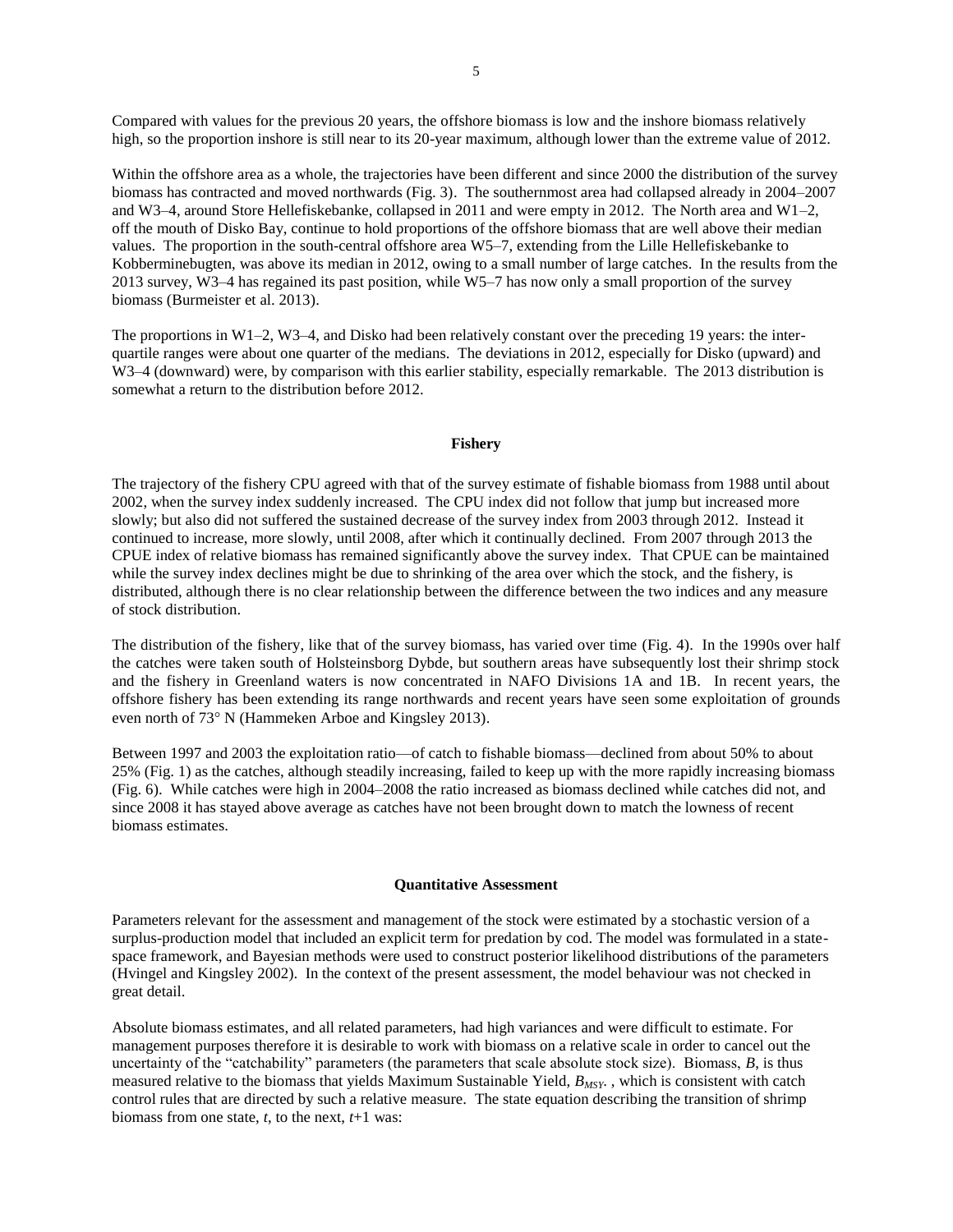$$
P_{t+1} = \left(P_t - \left(\frac{C_t + O_t}{B_{MST}}\right) + \frac{mMSYP_t}{B_{MST}(m-1)}\left(1 - \frac{P_t^{m-1}}{m}\right)\right) \cdot \exp(V)
$$

where  $MSY$  is an annualised value of the instantaneous maximum sustainable yield rate.  $P_t$  is the stock biomass relative to biomass at  $MSY(P_t = B_t/B_{MSY})$  in year *t*.  $C_t$  is the catch taken by the fishery and  $O_t$  is the consumption by cod, in year *t*. *m* is a shape parameter for the Pella-Tomlinson (1969) stock–recruitment curve: a value of 2 gives the standard logistic, or Schaefer (1954), trajectory. The 'process errors', *v* are normally, independently and identically distributed with mean 0 and variance  $\sigma_v^2$ .

Input data series were shortened to 30 years on a trial basis in 2011 (Kingsley 2011), and the formulation with shorter series has subsequently been retained as the main assessment model.

The model synthesised information from input priors (Hvingel and Kingsley 2002) (Fig. 3) and the following data:

- a 26-year (1988–2013) series of estimates of the 'fishable' (i.e. at least 17 mm CL) stock biomass index obtained from a research survey executed annually with consistent methods (Wieland 2005; 2004; Burmeister et al. 2013);

- CPUE indices spanning, among them, 1984 through 2013 (Kingsley 2008a; Hammeken Arboe 2013); and unified into a single series by a separate model (Hammeken Arboe and Kingsley 2013); in 2013, for the first time, catch and effort data from statistical area 0 was included in calculating the series for the offshore fleet and for the fishery as a whole;

- the a 30-year series of catches by the fishery with corrections for past overpacking (Hvingel 2004; Hammeken Arboe 2013);

- a 30-year series of 'effective' cod biomass estimates (i.e. allowance made for the partial overlap of the two stocks) (Hvingel and Kingsley 2002; Wieland and Storr-Paulsen 2004; Siegstad and Kingsley 2013);

- and a short series (4 years) of estimates of the shrimp biomass consumed by cod (Hvingel and Kingsley 2002) based on stomach analyses (Grunwald 1998) (Table 1; Fig. 6).

CPUE series were unified in a separate step, applying assigned weights based on an estimate of the areas fished by the different fleet components. The resulting unified series gives greatest weight to the historical 'KGH' fleet from the early days of the fishery and in more recent times to the offshore fleet of large trawlers.

Logbook data was corrected for earlier overpacking and associated underreporting before calculating the standardised CPUE index for the Greenland offshore fleet: for 2003 and earlier, 15% was added to reported catches of 'large' shrimp and 42% to catches of 'small' and 'unsorted' (Kingsley 2008a; Hammeken Arboe and Kingsley 2013).

Catch data were updated from available sources, including logbooks, STATLANT 21A, and quota reports from Greenland and Canadian sources (Hammeken Arboe and Kingsley 2013). A forecast for the Greenland catch provided by industry observers was that the year's final catch would be close to the enacted TAC, including the EU quota, at 100 000 t. Canadian catches had been zero in 2008 and small in 2009, but the Canadian fishery took about 5 500 t in 2010. Canadian catches for 2011 were reported at 1296 t and in 2012 were negligible. There appears to have been very little fishing in Canadian SFA1 in the first part of 2013 and the year's catches are projected to be negligible.

The estimation of total catch for the current year is important in short-term forecasting of stock status in the next. The assessment model was modified in 2012 to add uncertainty in current-year catch forecasting to the other uncertainties about stock status. The series of past estimates of current-year catch was added to the input data, and the final known catches were modelled as having a constant ratio to the initial projections, with an error term. This uncertainty was then applied to this year's projection to calculate an uncertain catch to use in estimating stock status at the end of the current year.

Densities of shrimp in southerly areas decreased in recent years. Cod biomass estimates in some recent surveys increased from the very low levels that prevailed throughout the 1990s. The most recent survey results have shown a wide distribution for cod and an increasing overlap with the distribution of the Northern shrimp. The 'effective' cod series of Storr-Paulsen et al. (2006) was updated with the most recent estimates of effective cod stock (Siegstad and Kingsley 2013).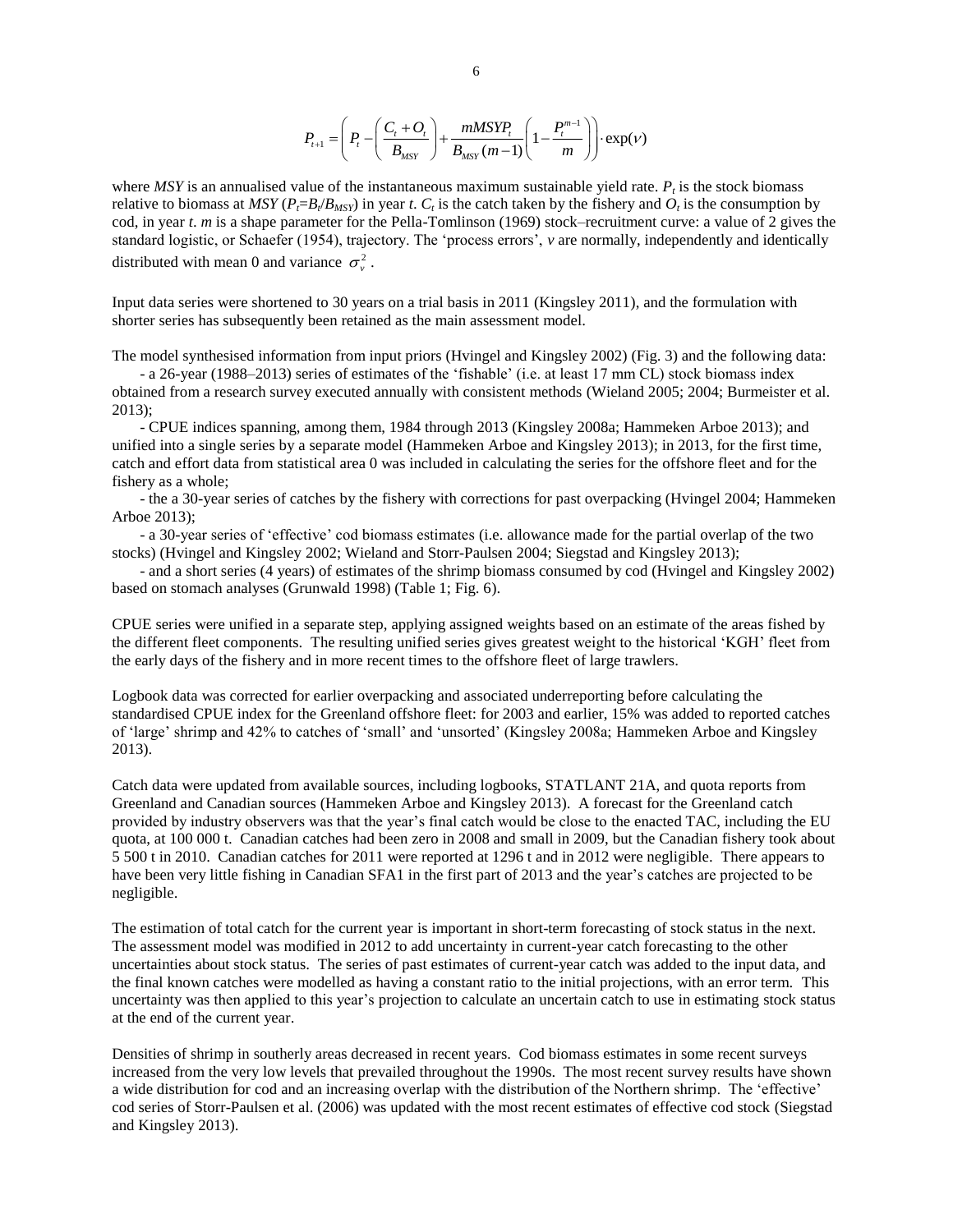The data link functions for the biomass indices were:

$$
CPUE_t = \ln(q_c P_t) + \omega_t \text{ and}
$$
  

$$
surv_t = q_s B_{MST} P_t \exp(\kappa_t)
$$

The error terms  $\omega_t$  and  $\kappa_t$  were considered to have Normal distributions, each series with uniform variance except that for the survey series the first term was given a larger variance to allow for inexperience among the survey crew, and for the CPUE series the last term was given a larger variance because it is based on part-year's data. The error variance associated with the CPUE series was constrained to be at least as large as that of the survey series, to reflect confidence among assessment scientists that the designed survey—although based on far fewer hauls—is at least as good an index of biomass as CPUE.

Predation by cod was modelled as:

 $\overline{a}$ 

$$
O_t = cod_t \frac{V_{\text{max}} P_t^2}{P_t^2 + P_{50\%}^2} \exp(\tau)
$$

where  $O_t$  is total consumption in year *t*,  $V_{max}$  is the maximum consumption (weight for weight) reached at large prey biomass, and *P50%* is the prey biomass index at which the consumption would be half the maximum. *codt* is biomass of cod in year  $t$  (Holling 1959). The error term,  $\tau$ , is normally, independently and identically distributed with mean 0 and variance  $\sigma_{\tau}^2$ . Predation estimates from Grunwald (1998) were related by the same predation function and the same parameter values<sup>2</sup> to a separate short series of cod biomass estimates that she had used in her calculations.

The mortality caused by cod predation and fishery, *Z*, was scaled to *ZMSY* (the combined fishing and predation mortality that yields *MSY*) for the same reasons as relative biomass was used instead of absolute. The equations for generating posteriors of the *Z-ratio* were:

$$
Zratio_{t} = \frac{Z_{t}}{Z_{MSY}} = \frac{-\ln\left(\frac{B_{t} - (C_{t} + O_{t})}{B_{t}}\right)}{\frac{MSY}{B_{MSY}}}
$$

The model was fitted by Bayesian methods, the integration being carried out by Markov Chain Monte Carlo sampling. The sampling was burnt in for 50 000 iterations and then run for 10 000 000, every  $100<sup>th</sup>$  being retained. Of the resulting 100 000 iterations every  $10<sup>th</sup>$  was used in the final calculations, giving sample sizes of 10 000.

### **Results, Model Performance**

The model fitted fairly well to the observed data series (Fig. 7), but the error term for cod predation was large (Table 2). This is probably an inevitable consequence of the interaction between the large dynamic range of the cod biomass estimates and the smaller range of the year-to-year change in shrimp biomass.

Some parameters of the supposed stock dynamic system are implicitly difficult to estimate. Notable among them are the carrying capacity and the MSY level of biomass. Consequently, the survey and CPUE catchabilities are also poorly determined, as is the ratio of MSY to MSYL. This cascade of poor estimations generates high correlations among these parameters (Table 3).

The median estimate of the *MSY* was 138 Kt, with quartiles at 109 and 171 Kt; an estimated mode is at 117 Kt.

#### **Results of the Quantitative Assessment**

<sup>2</sup> in 2008, as a test, the model had been allowed to fit a multiplier to the cod biomass series that Grunwald used to calculate total consumption; its median estimate was close to 1 and the uncertainty large, so this modification to the model was not retained.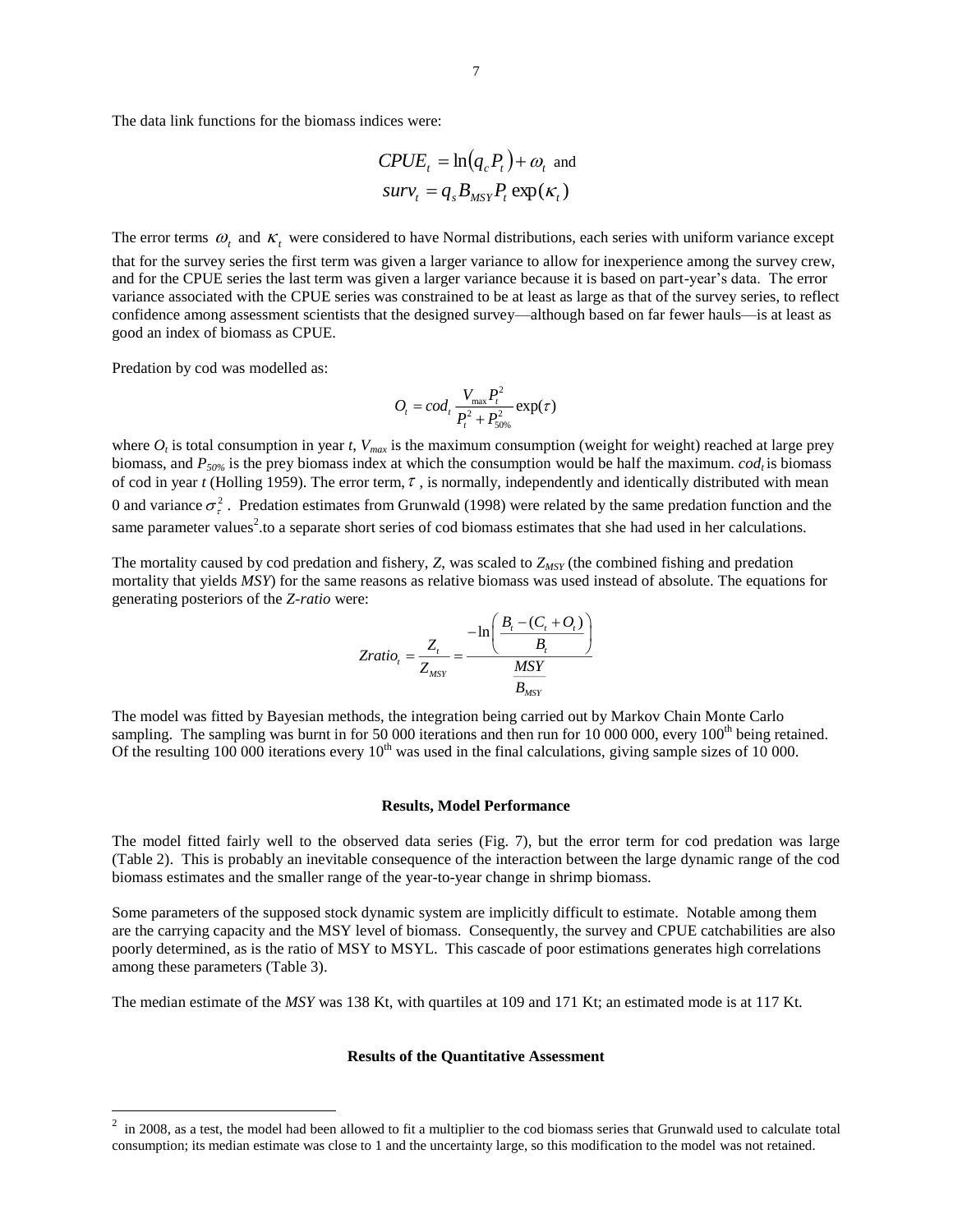The model estimates that the stock decreased in 2010, 11 and 12, given the decrease in the survey estimate of fishable biomass as well as the drop in fishery CPUE, and projects fishable biomass at end 2013 at close to the 2012 level, now estimated to be about 9% above *Bmsy*. The catches recorded in 2011 are estimated to have been sustainable, but total mortality in 2012 is now estimated to have been unsustainable with a median estimate 10% above the MSY level (Fig. 7, Fig. 8). With an estimated lower cod stock and lower projected catches, total mortality in 2013 is estimated to be below the MSY level, but the mortality risk at 44% exceeds a management critierion of 35%.

The median estimate of *MSY*—138 000 t—is more uncertain than in earlier assessments: the e.c.v. of the mean is 53% and the relative interquartile range 45%. The distribution of the estimate is skewed and the most likely value for the MSY is estimated at 117 000 t. This implies that all values between 138 000 and 117 000 t, as well as some values less than 117 000 t, are more likely than 138 000 t (Table 2).

The stock is projected to be above *Bmsy* at the end of 2013, and the risk of its going below this level in 2014 is below 40% at all the catch levels considered. Risks<sup>3</sup> associated with six possible catch levels for 2014, with an 'effective' cod stock at 30 000  $t^4$ , are estimated to be:

| 30 000 t cod                                |      | Catch option ('000 tons) |      |      |      |      |      |  |  |
|---------------------------------------------|------|--------------------------|------|------|------|------|------|--|--|
| Risk of:                                    |      | 70                       | 75   | 80   | 85   | 90   | 95   |  |  |
| falling below $B_{\text{msy}}$ end 2014 (%) | 35.0 | 35.6                     | 36.1 | 36.8 | 37.3 | 38.0 | 38.0 |  |  |
| falling below $B_{lim}$ end 2014 (%)        | 1.5  |                          | 1.7  | 1.6  | 1.8  |      |      |  |  |
| exceeding $Z_{\text{msy}}$ in 2014 (%)      | 21.9 | 24.3                     | 26.7 | 29.5 | 32.0 | 35.6 | 38.7 |  |  |
| exceeding $Z_{\text{msy}}$ in 2015 (%)      | 22.2 | 24.6                     | 27.4 | 29.9 | 33.0 | 36.0 | 39.4 |  |  |

and with an 'effective' cod stock at 40 000 t:

| 40 000 t cod<br>Catch option ('000 tons) |      |       |      |      |      |      |      |
|------------------------------------------|------|-------|------|------|------|------|------|
| Risk of:                                 | 65   | 70    | 75   | 80   | 85   | 90   | 95   |
| falling below $B_{msv}$ end 2014 (%)     | 36.1 | 36.2  | 36.4 | 37.5 | 37.6 | 38.3 | 38.9 |
| falling below $B_{lim}$ end 2014 (%)     | 1.9  | 1.8   | 1.7  | 2.0  | 1.8  | 19   | 19   |
| exceeding $Z_{msy}$ in 2014 (%)          | 24.7 | 26.5  | 29.0 | 32.3 | 36.3 | 39.2 | 42.4 |
| exceeding $Z_{msv}$ in 2015 (%)          | 25.1 | 27 2. | 30.3 | 33.6 | 36.7 | 40.1 | 43.4 |

If a mortality risk (i.e. of exceeding *Zmsy*) criterion of 35% is observed, catches of 80–85 Kt might be sustainable, depending on the expected level of future cod stocks.

Predation by cod can be significant and have a major impact on shrimp stocks. Currently the cod stock at West Greenland is at a low level, and recent signs of increase have not been maintained. A large cod stock that would significantly increase shrimp mortality could be established in two ways: either by a slow rebuilding process or by immigration of one or two large year-classes from areas around Iceland, as in the late 1980s. The question of cod predation is bedevilled by the difficulty of foreseeing the evolution of the stock and complicated by uncertainty as to the overlap between the two species. However, if cod are distributed over only a part of the range of distribution of the shrimp stock so that the opportunities for interaction between the two species are reduced, a different model might be appropriate.

Three- and five-year projections of stock development were made under the assumption that the 'effective' cod stock will remain at levels consistent with recent estimates, and under assumptions that constants governing the predation mechanism will retain the values estimated from the 30-year data series of the interaction between the two species. Five levels of annual catch were investigated from 70 000 to 90 000 tons (Figs 10–12, Table 4; Appendix).

*P. borealis* in West Greenland spread more widely after 1990, the fishery extended into more southerly areas, and the annual trawl survey was extended to southern West Greenland. However, since the late 1990s both the survey

 $\overline{a}$ 

<sup>3</sup> 'risk' in this document includes all three of uncertainty of knowledge, uncertainty of prediction, and uncertainty of outcome.

 $4$  the estimate for 2013 is 36 200 tons.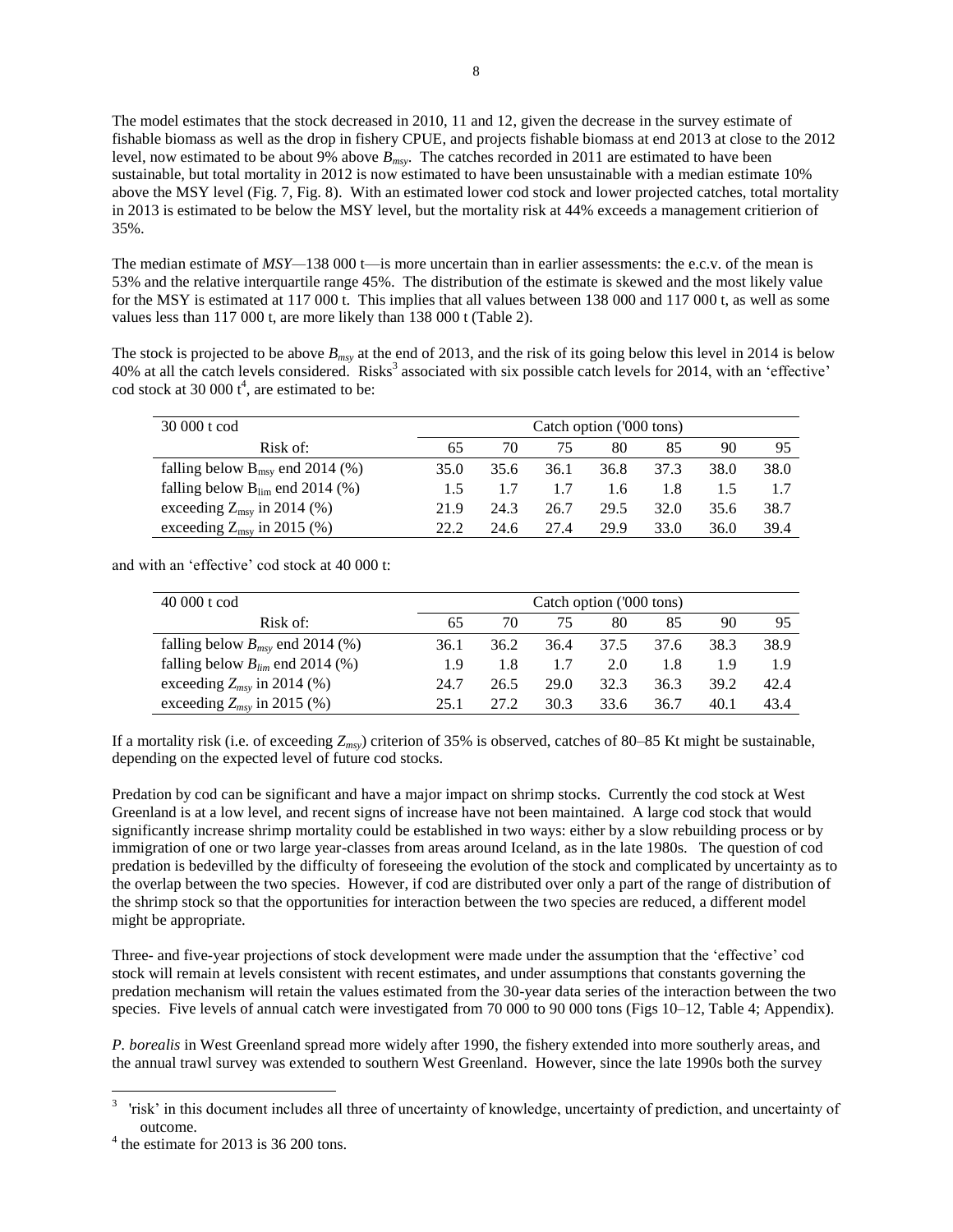biomass and the fishery have contracted towards the north, so indices of the breadth of distribution of both survey biomass and catch weight have decreased, while indices of latitude have increased. From the data available for 2013 it appears that this contraction is continuing (Figs 3–4).

The present assessment based on the existing modelling approach estimates a stock close to *Bmsy*, reduced by several years of large catches that have exceeded the MSY level of mortality. CPUE remains relatively high, even after the high catches of the past decade, but is now starting to decrease. The fishery is now more concentrated than in 1992– 2003 (Fig. 3, Fig. 4), so CPUEs that indicate high densities in the fished areas do not necessarily translate to an equally high biomass. The contraction of the fishery between 2003 and 2009 is continuing. The assessment model does not take the distribution of the fishery into account, but considers CPUE in fished areas to be a linear index of stock biomass. It might therefore under present conditions be overly sanguine in its evaluation of stock status.

## **Precautionary Approach**

The 'Precautionary Approach' framework developed by Scientific Council defined a limit reference point for fishing mortality, *Flim*, as equal to *FMSY*. The limit reference point for stock size measured in units of biomass, *Blim*, is a spawning stock biomass below which unknown or low recruitment is expected. Buffer reference points, *Bbuf* and *Fbuf*, are also requested to provide a safety margin that will ensure a small risk of exceeding the limits.

The limit reference point for mortality in the current assessment framework is *ZMSY*, i.e. Z-ratio=1 and the risk of exceeding this point is given in this assessment.  $B_{lim}$  was set at 30% of  $B_{MSY}$ . The risks of transgressing  $B_{lim}$  under scenarios of different future catches have been estimated (Table 4) and are moderately low.

## **Conclusions**

The stock is estimated to be above its MSY level in 1013, but recruitment prospects in the medium term as indicated by numbers at age 2 continue to be poor. The risk of exceeding *Zmsy* should probably not exceed 35%. A quantitative assessment indicates that catches below 80–85 Kt would keep the risk of exceeding *Zmsy* below 35%.

#### **Acknowledgements**

Thanks are due to Helle Siegstad for updating the information on the behaviour of the cod stock in southern West Greenland, and to Mads Rossing Lund of the Greenland Fishery and Licence Control for information on the fishery. Dr Carsten Hvingel developed the initial version of the surplus-production model and wrote the WinBUGS coding for it.

#### **References**

- BURMEISTER, AD., M.C.S. KINGSLEY and H. SIEGSTAD. 2013. The West Greenland trawl survey for *Pandalus borealis*, 2013, with reference to earlier results. *NAFO SCR Doc*. 013/056, Ser. No. N6217. 40 pp.
- GRUNWALD, E. 1998. Nahrungsökologishe Untersuchungen an Fischbeständen im Seegebiet vor Westgrönland. Ph.D. Dissertation, Christian-Albrechts-Universität, Kiel, Germany. 208 pp.
- HAMMEKEN ARBOE, N. 2013. Catch table update for the West Greenland shrimp fishery. *NAFO SCR Doc*. 13/057 Ser. No. N6218. 4 pp.
- HAMMEKEN ARBOE, N. and M.C.S. KINGSLEY. 2013. The Fishery for Northern Shrimp (*Pandalus borealis*) off West Greenland, 1970–2013. *NAFO SCR Doc.* 13/058, Ser. No. N6219. 44 pp.
- HOLLING, C.S. 1959. Some characteristics of simple types of predation and parasitism. *Can. Entomol.* **91**: 385– 398.
- HVINGEL, C. 2004. The fishery for northern shrimp (*Pandalus borealis*) off West Greenland, 1970–2004. *NAFO SCR Doc.* 04/75, Ser. No. N5045.
- HVINGEL, C. and M.C.S. KINGSLEY. 2002. A framework for the development of management advice on a shrimp stock using a Bayesian approach. *NAFO SCR Doc.* 02/158, Ser. No. N4787.
- KINGSLEY, M.C.S. 2008a. CPU Series for the West Greenland Shrimp Fishery. *NAFO SCR Doc*. 08/62 Ser. No. N5591. 6 pp.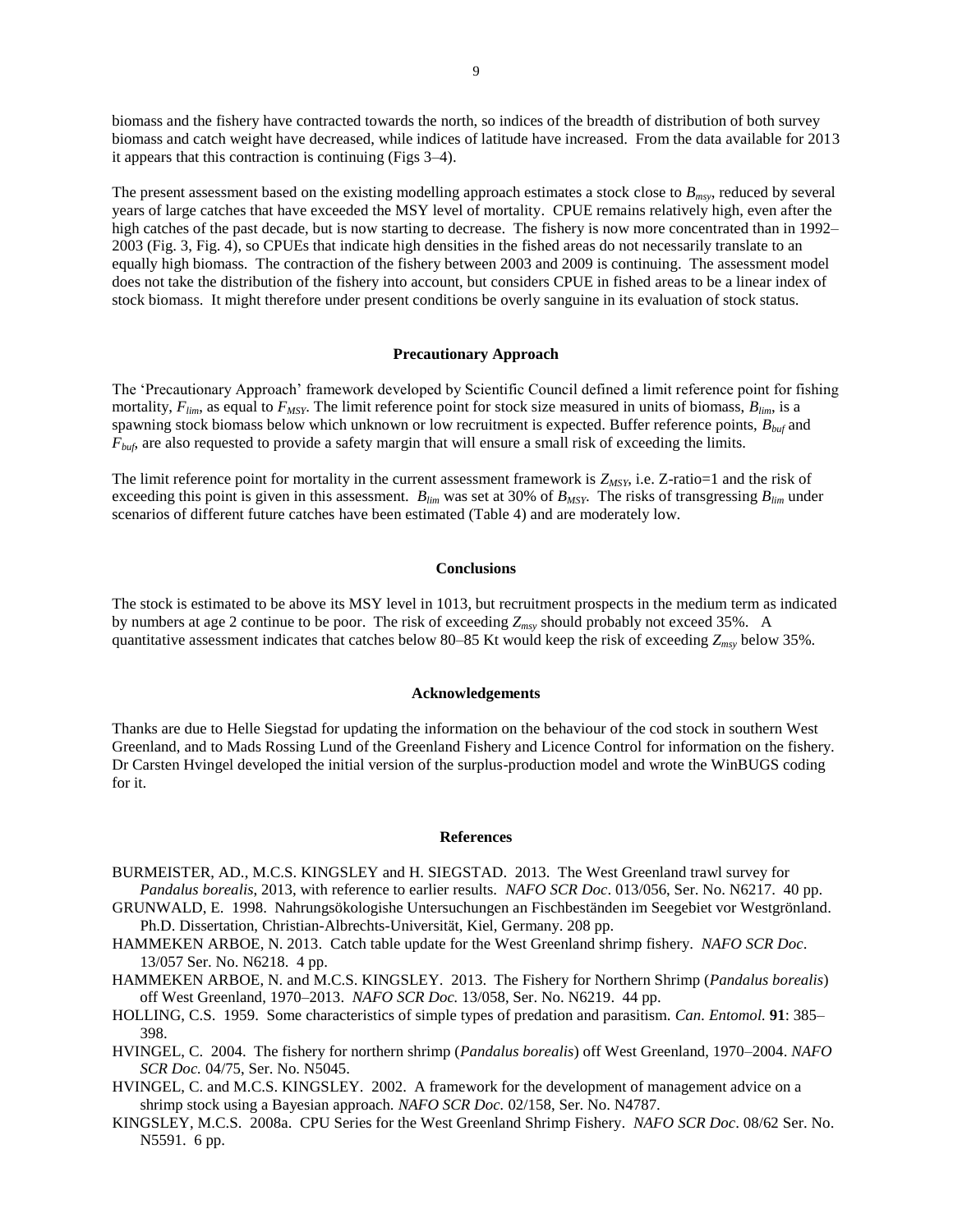- KINGSLEY, M.C.S. 2008b. Indices of distribution and location of shrimp biomass for the West Greenland research trawl survey. *NAFO SCR Doc*. 08/78 Ser. No. N5610. 4 pp.
- KINGSLEY, M.C.S. 2011. A provisional assessment of the shrimp stock off West Greenland in 2011. *NAFO SCR Doc*. 11/058, Ser. No. N5983. 23 pp.
- KINGSLEY, M.C.S. 2012. A provisional assessment of the shrimp stock off West Greenland in 2012. *NAFO SCR Doc*. 12/046, Ser. No. N6107. 23 pp.
- PELLA, J.S. and P.K. TOMLINSON. 1969. A generalised stock-production model. *Bull. Inter-Am. Trop. Tuna Comm.* 13: 421–496.
- SCHAEFER, M.B. 1954. Some aspects of the dynamics of populations important to the management of the commercial marine fisheries. *Bull. Inter-Am. Trop. Tuna Comm.*, **1**: 27–56.
- SIEGSTAD, H. and M.C.S. KINGSLEY 2013. A preliminary estimate of Atlantic cod (*Gadus morhua*) biomass in West Greenland offshore waters (NAFO Subarea 1) for 2013 and recent changes in the spatial overlap with Northern Shrimp (*Pandalus borealis*). *NAFO SCR Doc*. 13/059, Ser. No. N6220. 10 pp.
- STORR-PAULSEN, M., J. CARL and K. WIELAND. 2006. The importance of Atlantic Cod (*Gadus morhua*) predation on Northern Shrimp (*Pandalus borealis*) in Greenland waters 2005. *NAFO SCR Doc*. 06/68*.* Ser. No. N5318. 16 pp.
- WIELAND, K. 2005. Conversion of northern shrimp (*Pandalus borealis*) biomass, recruitment and mean size from previous years (1988–2004) to the new standard trawl used in the Greenland bottom trawl survey at West Greenland in 2005. *NAFO SCR Doc.* 05/75, Ser. No. N5180. 6pp.
- WIELAND, K. and M. STORR-PAULSEN. 2004. A comparison of different time series of Atlantic cod (*Gadus morhua*) biomass at West Greenland and their potential use for the assessment of Northern shrimp (*Pandalus borealis*) in NAFO Subareas 0+1. *NAFO SCR Doc.* 04/71*,* Ser. No. N5041.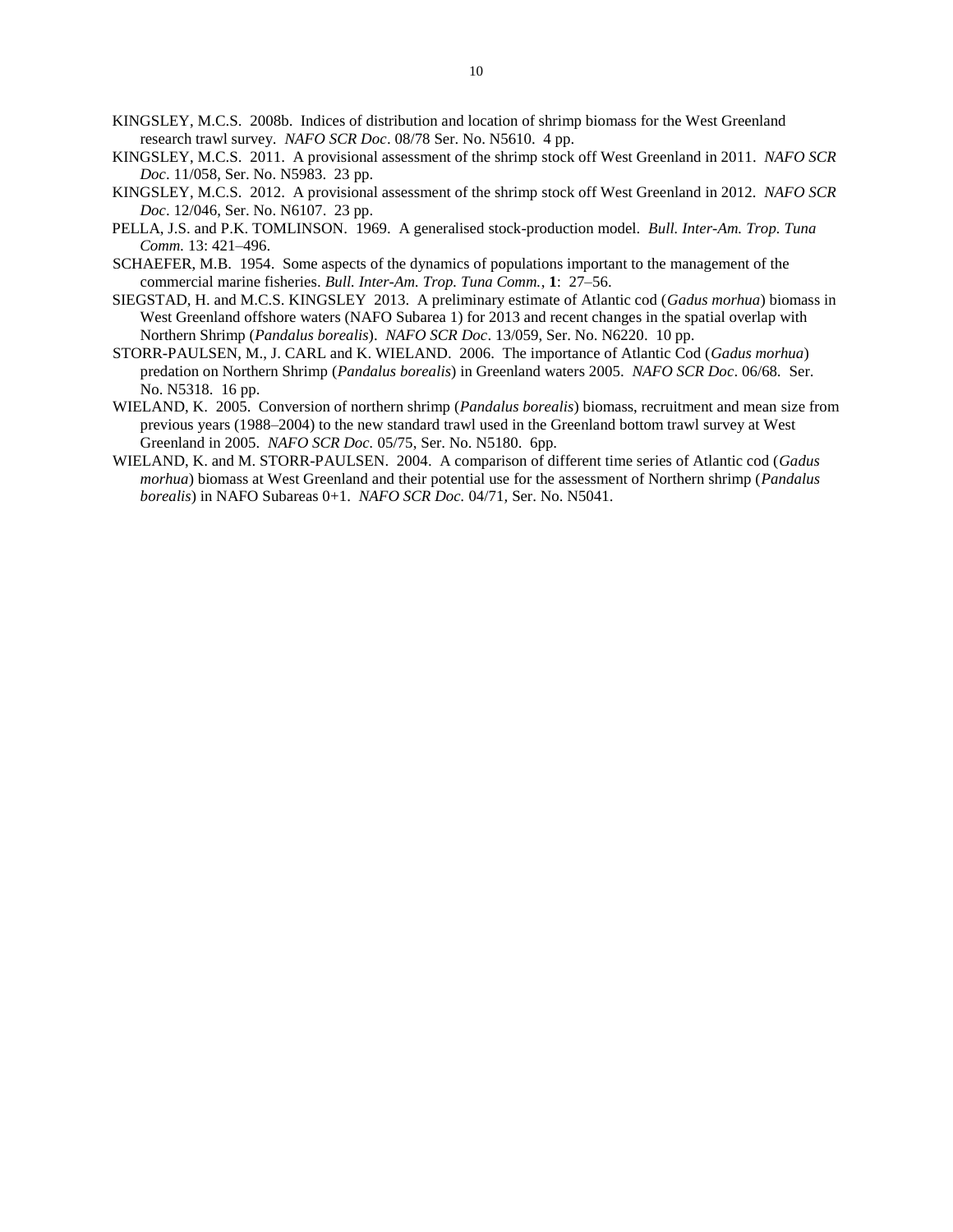|      | Effective cod             | Catch (Kt) | Provisional | Survey index of                                                             | Predation | Cod-stock | In CPUE    |
|------|---------------------------|------------|-------------|-----------------------------------------------------------------------------|-----------|-----------|------------|
|      | biomass <sup>5</sup> (Kt) |            | catch (Kt)  | fishable biomass (Kt) estimate <sup>6</sup> (Kt) estimate <sup>7</sup> (Kt) |           |           | $(1990=0)$ |
| 1984 | 37.8                      | 52.8       |             |                                                                             |           |           | 0.180      |
| 1985 | 25.0                      | 66.2       |             |                                                                             |           |           | 0.247      |
| 1986 | 19.6                      | 76.9       |             |                                                                             |           |           | 0.288      |
| 1987 | 282.1                     | 77.9       |             |                                                                             |           |           | 0.428      |
| 1988 | 297.3                     | 73.6       |             | 223.2                                                                       |           |           | 0.137      |
| 1989 | 149.1                     | 80.7       |             | 209.0                                                                       | 213.7     | 470.9     | 0.048      |
| 1990 | 10.9                      | 84.0       |             | 207.0                                                                       | 27.8      | 184.1     | 0.000      |
| 1991 | 1.9                       | 91.5       |             | 146.0                                                                       | 2.7       | 19.8      | 0.036      |
| 1992 | 0.3                       | 105.5      |             | 194.2                                                                       | 0.8       | 2.9       | 0.118      |
| 1993 | 0.2                       | 91.0       |             | 216.5                                                                       |           |           | 0.096      |
| 1994 | 0.1                       | 92.8       |             | 223.1                                                                       |           |           | 0.099      |
| 1995 | 0.0                       | 87.4       |             | 183.2                                                                       |           |           | 0.194      |
| 1996 | 0.1                       | 84.1       |             | 192.1                                                                       |           |           | 0.243      |
| 1997 | 0.1                       | 78.1       |             | 167.1                                                                       |           |           | 0.214      |
| 1998 | 0.0                       | 80.5       |             | 244.3                                                                       |           |           | 0.356      |
| 1999 | 0.1                       | 92.2       |             | 237.3                                                                       |           |           | 0.487      |
| 2000 | 0.4                       | 98.0       |             | 280.3                                                                       |           |           | 0.579      |
| 2001 | 1.1                       | 102.9      |             | 280.5                                                                       |           |           | 0.550      |
| 2002 | 0.6                       | 135.2      |             | 369.5                                                                       |           |           | 0.686      |
| 2003 | 0.9                       | 130.2      |             | 548.3                                                                       |           |           | 0.761      |
| 2004 | 1.6                       | 149.3      |             | 528.3                                                                       |           |           | 0.863      |
| 2005 | 1.8                       | 156.9      | 140.5       | 494.2*                                                                      |           |           | 0.900      |
| 2006 | 31.8                      | 157.3      | 140.2       | $451.0*$                                                                    |           |           | 0.879      |
| 2007 | 21.5                      | 144.2      | 135.2       | 336.1                                                                       |           |           | 0.921      |
| 2008 | 8.9                       | 153.9      | 131.6       | 262.6                                                                       |           |           | 0.951      |
| 2009 | 2.2                       | 135.5      | 108.8       | 255.1                                                                       |           |           | 0.839      |
| 2010 | 5.9                       | 134.0      | 138.5       | 318.7                                                                       |           |           | 0.820      |
| 2011 | 22.7                      | 124.0      | 128.0       | $247.8^{\text{*}}$                                                          |           |           | 0.850      |
| 2012 | 54.9                      | 116.0      | 110.0       | $178.7^{\text{*}}$                                                          |           |           | 0.767      |
| 2013 | 36.2                      |            | 100.0       | 218.1                                                                       |           |           | 0.630      |

**Table 1.** *Pandalus borealis* in West Greenland:input data series 1984–2013 for stock-dynamic assessment model.

**\*** demographic analyses for 2005–2010 were re-run in 2011 and resulted in especially large changes in the survey estimates of fishable biomass for 2005 ( 3.1% increase) and 2006 (3.1% increase);

**#** the survey estimate of fishable biomass in 2011, 238 990 t, was adjusted upwards by 3.7% to compensate for the survey's having missed area C0 and sub-stratum W1-4 owing to hindrance by sea ice;

**#** the survey estimate of fishable biomass in 2012, 173 300 t, was adjusted upwards by 3.1% to compensate for the survey's having missed area C0 owing to hindrance by sea ice.

 5 Wieland and Storr-Paulsen (2004) updated by Sünksen (2009) and Siegstad and Kingsley (2013).

 $<sup>6</sup>$  Grunwald (1998).</sup>

 $<sup>7</sup>$  the estimate of cod stock biomass associated with Grunwald's estimate of predation.</sup>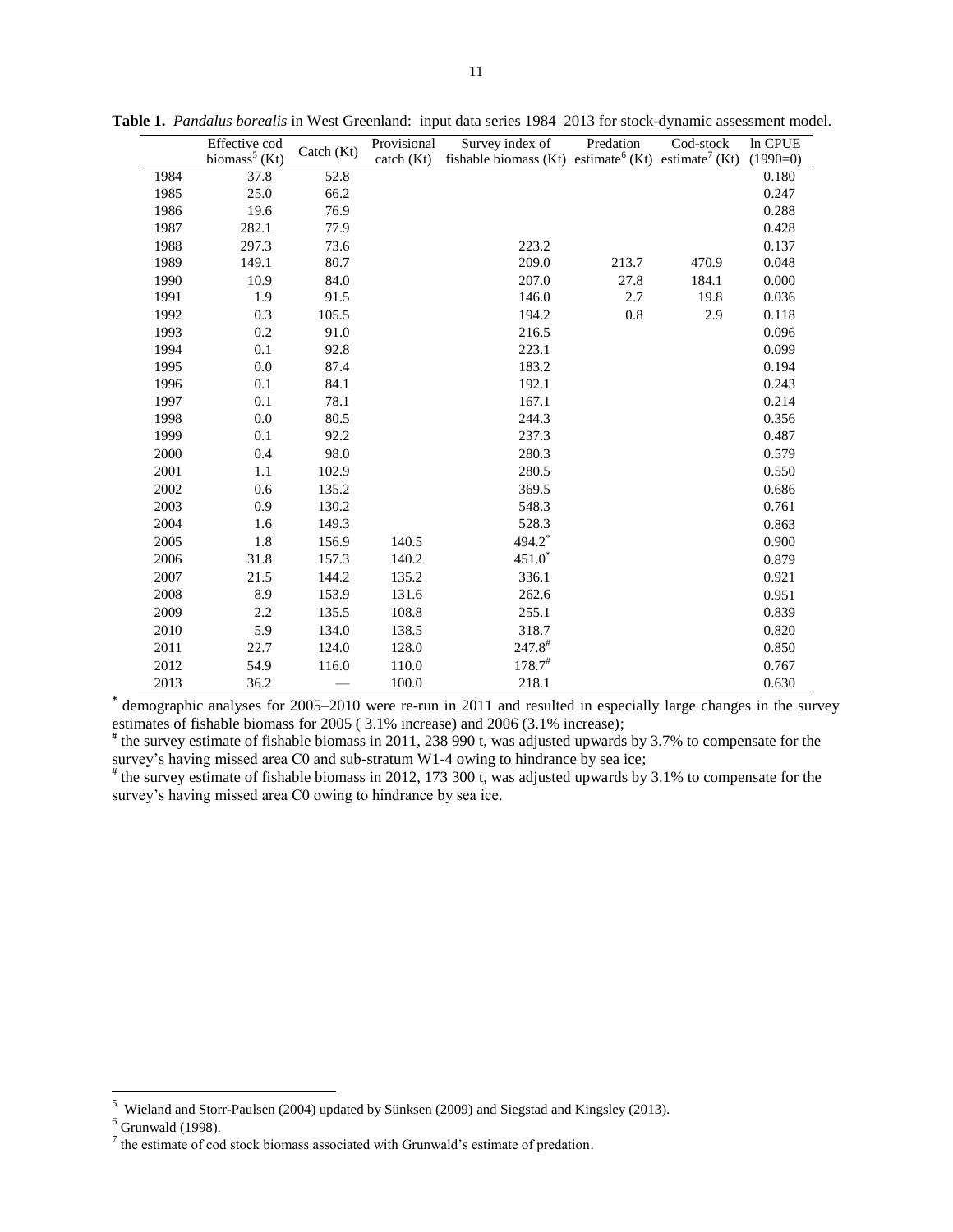|                                      | Mean  | S.D.  | 25%  | Median | 75%   | Est.<br>mode | Median<br>(2012) |
|--------------------------------------|-------|-------|------|--------|-------|--------------|------------------|
| Max. sustainable yield $(Kt)$        | 148   | 79    | 109  | 138    | 171   | 117          | 132              |
| $B/B_{msv}$ , end current yr (proj.) | 1.11  | 0.31  | 0.91 | 1.09   | 1.29  | 1.04         | 1.00             |
| Biom. risk, end current yr $(\%)$    | 37.3  | 48.4  |      |        |       |              |                  |
| $Z/Z_{msy}$ , current yr (proj.)     | 3.92  | 59.55 | 0.64 | 0.93   | 1.33  | $-5.05$      | 1.08             |
| Carrying capacity                    | 4118  | 3185  | 2158 | 3162   | 4972  | 1250         | 2767             |
| M.S.Y. ratio $(\%)$                  | 9.8   | 5.7   | 5.6  | 9.3    | 13.3  | 8.4          | 10.1             |
| Survey catchability $(\%)$           | 16.6  | 11.1  | 8.4  | 14.0   | 21.7  | 8.8          | 17.4             |
| <b>CPUE</b> catchability             | 1.0   | 0.7   | 0.5  | 0.9    | 1.4   | 0.6          | 1.1              |
| $P_{50\%}$                           | 8.5   | 5.4   | 5.1  | 7.4    | 10.6  | 5.0          | 6.3              |
| $V_{max}$                            | 3.0   | 0.3   | 2.8  | 3.0    | 3.2   | 3.0          | 3.0              |
| $CV$ of process $(\% )$              | 11.9  | 2.7   | 10.0 | 11.6   | 13.6  | 11.0         | 11.9             |
| $CV$ of survey fit $(\% )$           | 15.0  | 2.0   | 13.7 | 15.0   | 16.4  | 15.0         | 14.5             |
| CV of CPUE fit (%)                   | 17.7  | 2.5   | 15.9 | 17.4   | 19.0  | 16.7         | 16.9             |
| $CV$ of predation fit $(\%)$         | 127.5 | 84.7  | 58.5 | 112.4  | 180.2 | 82.2         | 106.7            |
| Start biomass ratio                  | 0.90  | 0.16  | 0.78 | 0.88   | 0.99  | 0.85         | 0.90             |

**Table 2.** *Pandalus borealis* in West Greenland: summary of estimates of selected parameters from Bayesian fitting of a surplus production model, 2013.

**Table 3.** *Pandalus borealis* in West Greenland: selected<sup>1</sup> correlations (%) between model parameters.

|                                     | <b>Start</b><br>biom.<br>ratio | CV<br>pred | CV<br>cpu | CVs   | CV<br>proc |    | $V_{max}$ P50% | Oc    | O <sub>S</sub> | <b>MSY</b><br>ratio | K  |
|-------------------------------------|--------------------------------|------------|-----------|-------|------------|----|----------------|-------|----------------|---------------------|----|
| Max. sustainable yield              |                                | 17         |           |       |            |    |                | $-14$ | -14            | 22                  | 19 |
| Carrying capacity                   | 13                             | 24         |           |       | 7          |    | 9              | $-54$ | $-54$          | $-54$               |    |
| Max. sustainable yield ratio $(\%)$ | $-27$                          | $-23$      |           |       | $-10$      |    | $-19$          | 85    | 85             |                     |    |
| Survey catchability $(\%)$          | $-43$                          | $-30$      |           |       | $-12$      |    | $-30$          | 100   |                |                     |    |
| <b>CPUE</b> catchability            | -44                            | $-30$      |           |       | $-12$      |    | $-30$          |       |                |                     |    |
| P50%                                | 50                             | 16         |           |       | 15         | 18 |                |       |                |                     |    |
| Vmax                                |                                |            |           |       |            |    |                |       |                |                     |    |
| $CV$ of process $(\% )$             | 17                             |            | 19        | $-13$ |            |    |                |       |                |                     |    |
| $CV$ of survey fit $(\%)$           |                                |            | 29        |       |            |    |                |       |                |                     |    |
| CV of CPUE fit (%)                  |                                |            |           |       |            |    |                |       |                |                     |    |
| $CV$ of predation fit $(\% )$       | 12                             |            |           |       |            |    |                |       |                |                     |    |

 $<sup>1</sup>$  those over 5%</sup>

**Table 4.** *Pandalus borealis* in West Greenland: risks (%) of exceeding limit mortality in 2016 and of falling below  $B_{\text{msy}}$  or limit<sup>\*</sup> biomass at the end of 2016 assuming effective cod biomass 30 or 40 Kt.

| Catch   | Prob. biomass $\lt B_{msv}(\%)$ |       | Prob. biomass $\langle B_{lim} (\% )$ |       | Prob. mort > $Z_{msv}$ (%) |       |
|---------|---------------------------------|-------|---------------------------------------|-------|----------------------------|-------|
| (Kt/yr) | 30 Kt                           | 40 Kt | 30 Kt                                 | 40 Kt | 30 Kt                      | 40 Kt |
| 70      | 32.8                            | 34.4  | 2.8                                   | 3.2   | 24.3                       | 28.1  |
| 75      | 33.5                            | 35.4  | 2.8                                   | 3.5   | 26.4                       | 30.9  |
| 80      | 34.6                            | 37.6  | 2.9                                   | 3.6   | 29.4                       | 34.2  |
| 85      | 36.2                            | 38.6  | 2.9                                   | 3.4   | 32.7                       | 37.3  |
| 90      | 38.2                            | 39.7  |                                       | 37    | 36.7                       | 40.7  |

\* limit biomass is 30% of *Bmsy*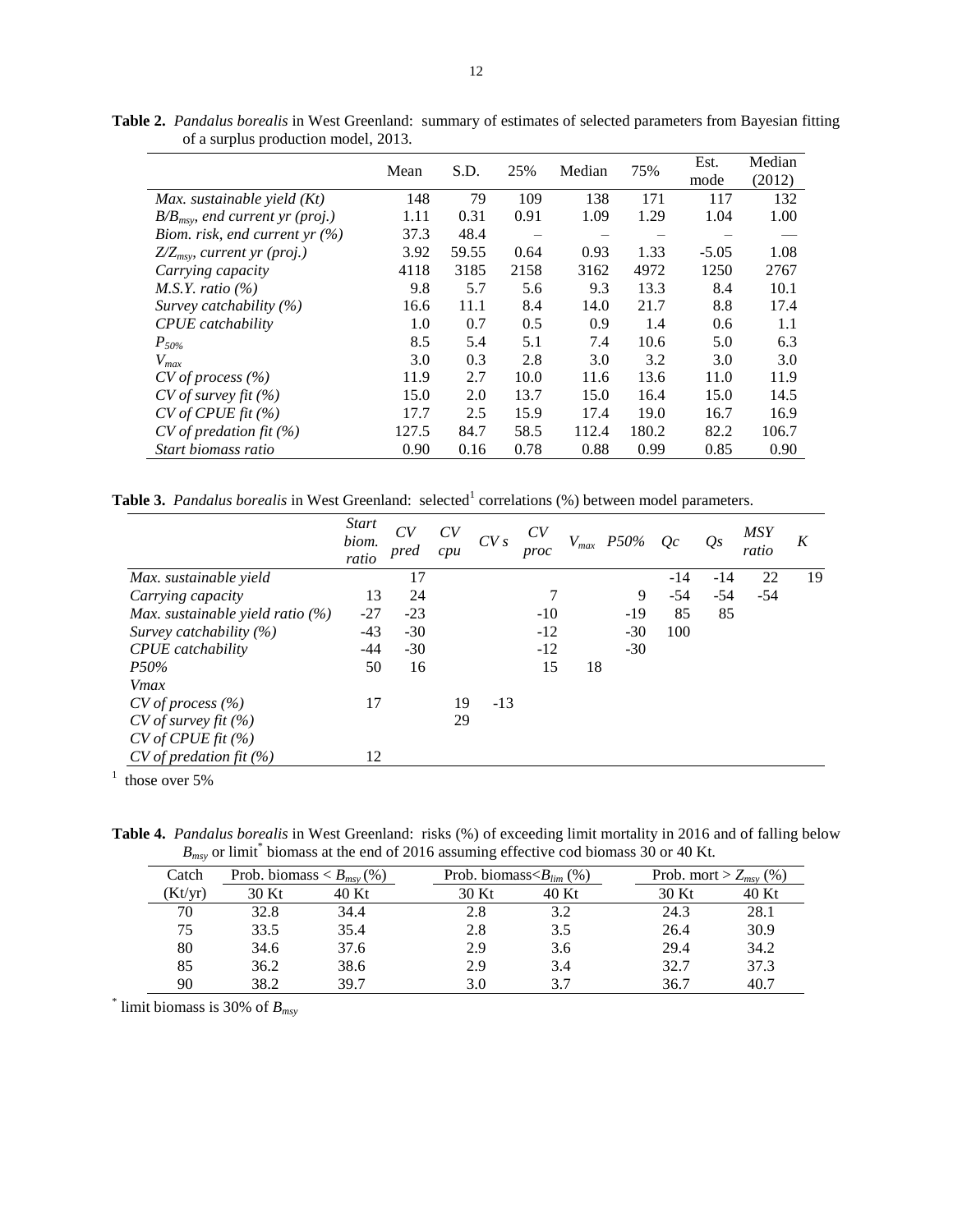

**Fig. 1.** *Pandalus borealis* in West Greenland: catch, fishable biomass and exploitation index, 1988–2013 (2013 catch is provisional).



**Fig. 2a.** *Pandalus borealis* in West Greenland: relative number at age 2 from research trawl survey, 1993–2013.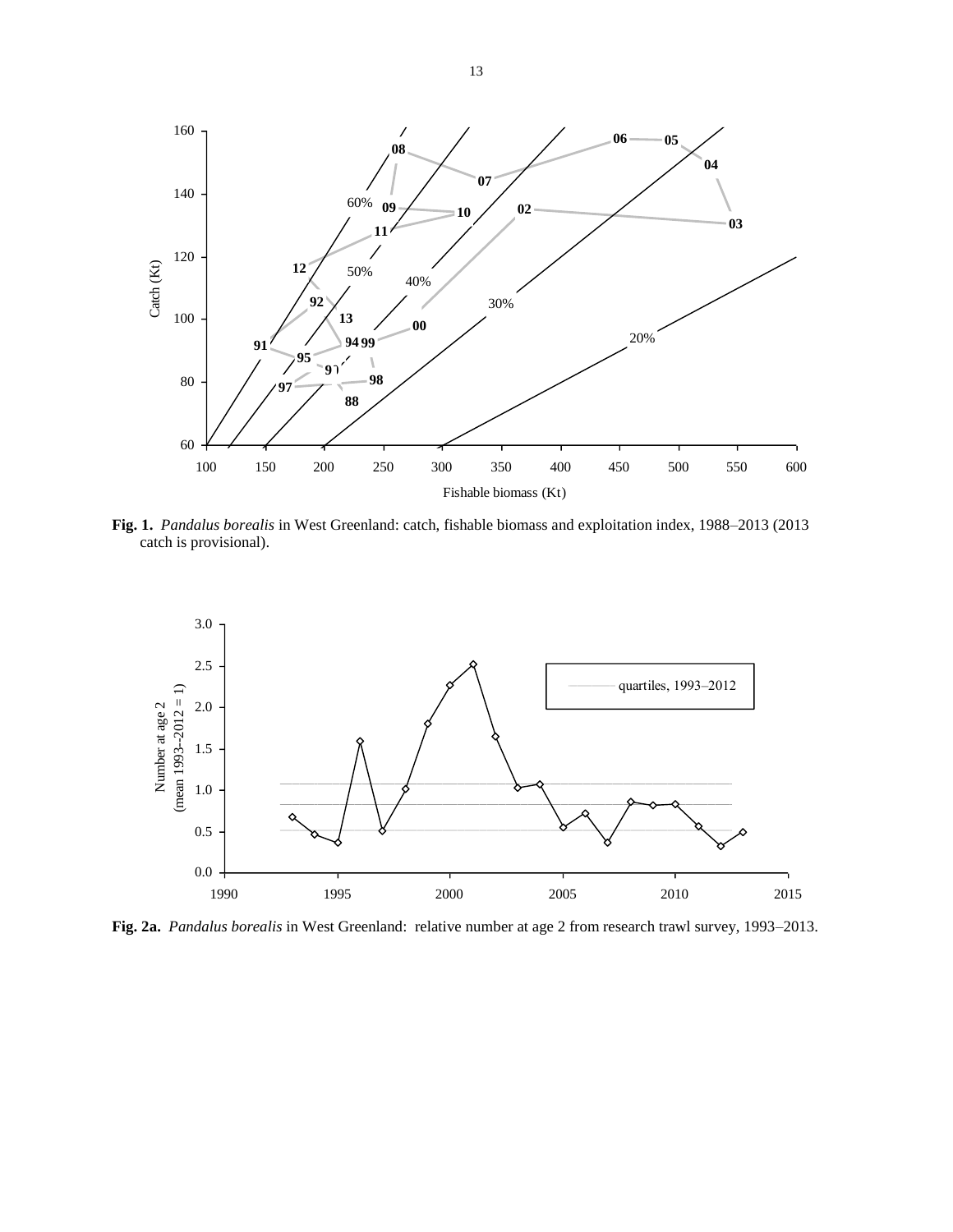

**Fig. 2b.** *Pandalus borealis* in West Greenland: number at age 2 relative to survey biomass, from research trawl survey 1993–2013.



**Fig. 3.** *Pandalus borealis* in West Greenland: indices of distribution of the survey biomass, 1994–2013 (3-point moving means.)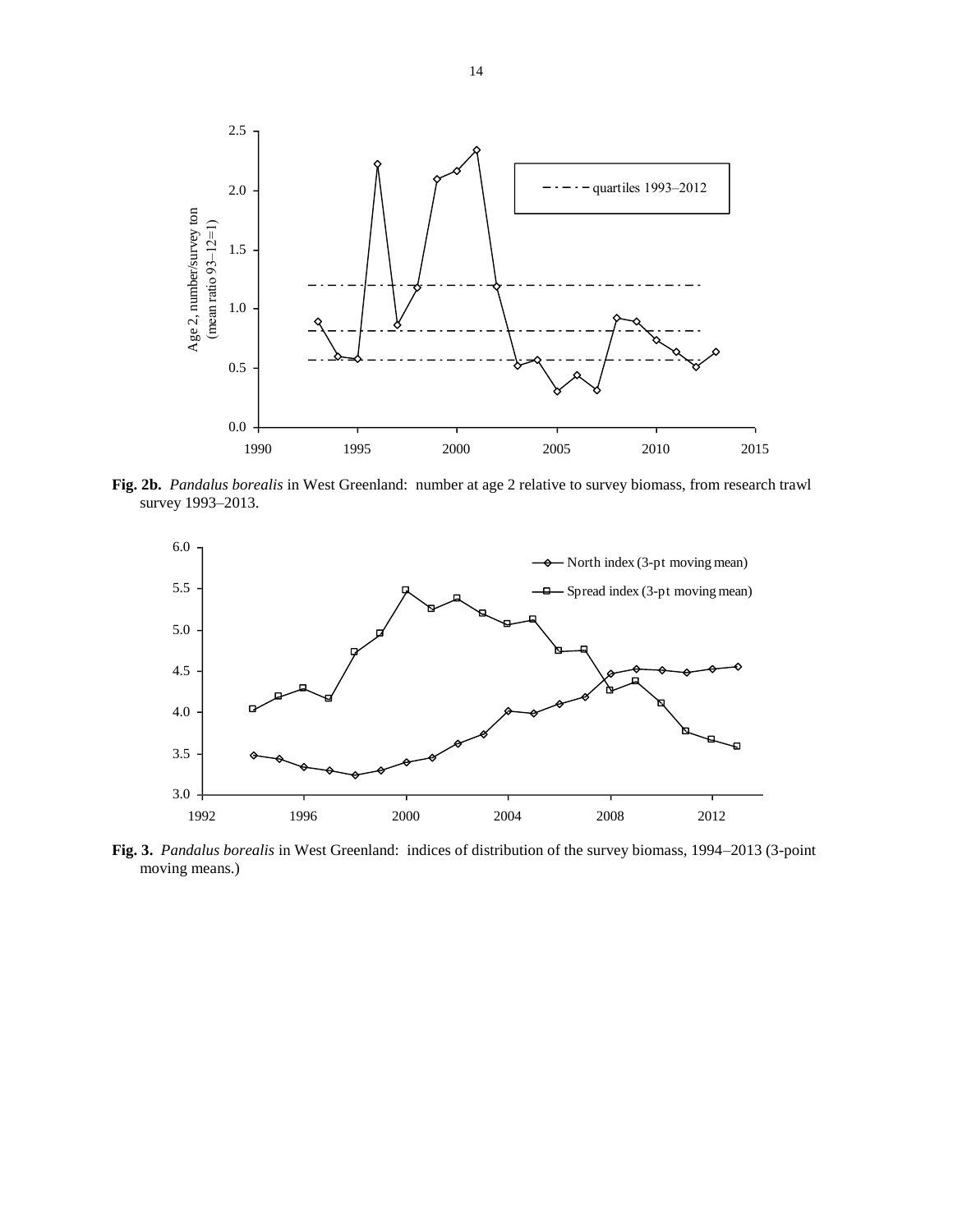

**Fig. 4.** *Pandalus borealis* in West Greenland: indices of the breadth of distribution of the Greenlandic fishery among 14 statistical areas, from logbook records, 1975–2013.



**Fig. 5.** *Pandalus borealis* in West Greenland: mean latitude by weight vs. total weight, for logbook-recorded catch in the Greenland fishery, 1983–2012 (only partial data is available for 2013 and is misleading).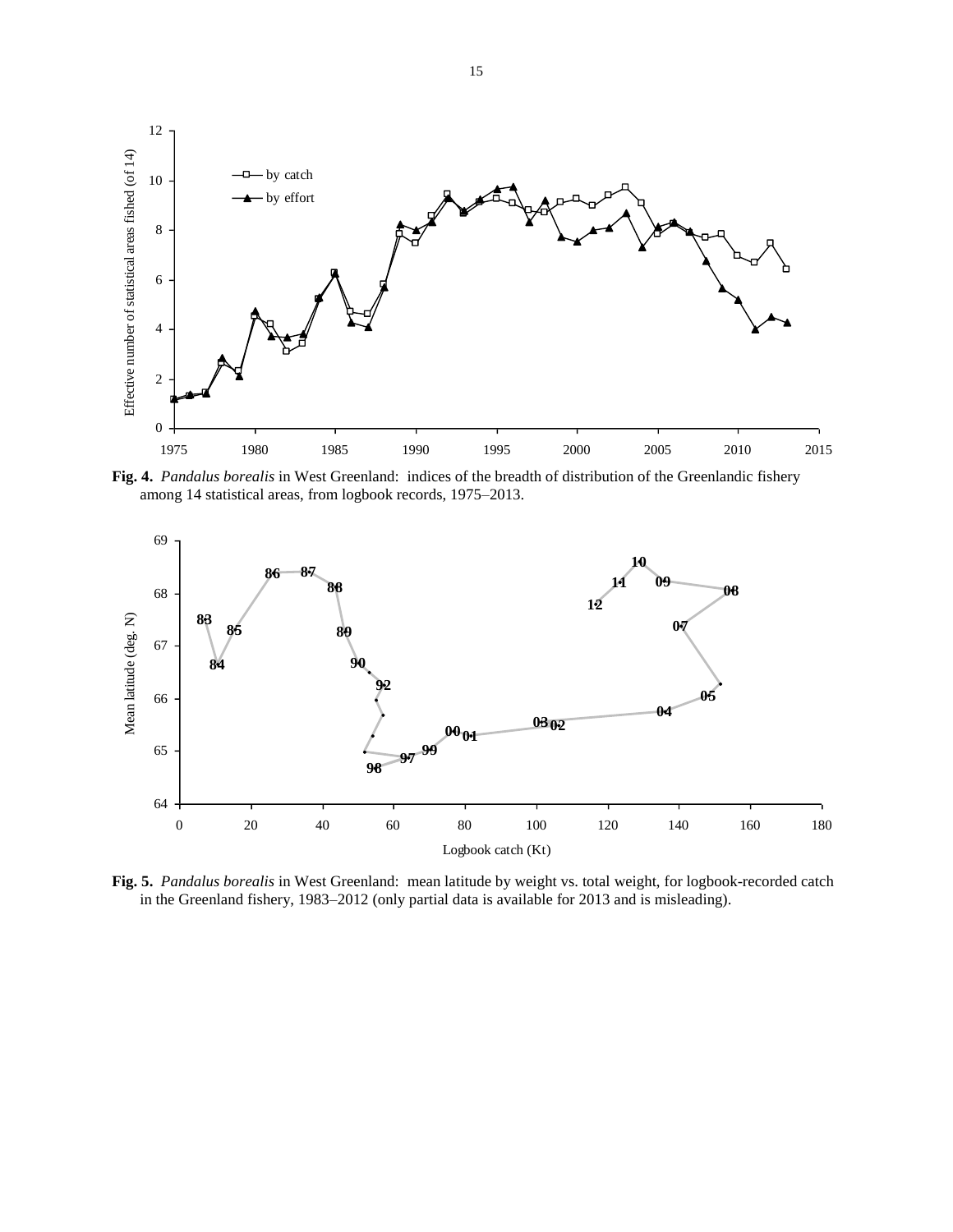

**Fig. 6.** *Pandalus borealis* in West Greenland: data series providing information for the assessment model.



**Fig. 7.** *Pandalus borealis* in West Greenland: modelled shrimp standing stock fitted to survey and CPUE indices, 1984–2013.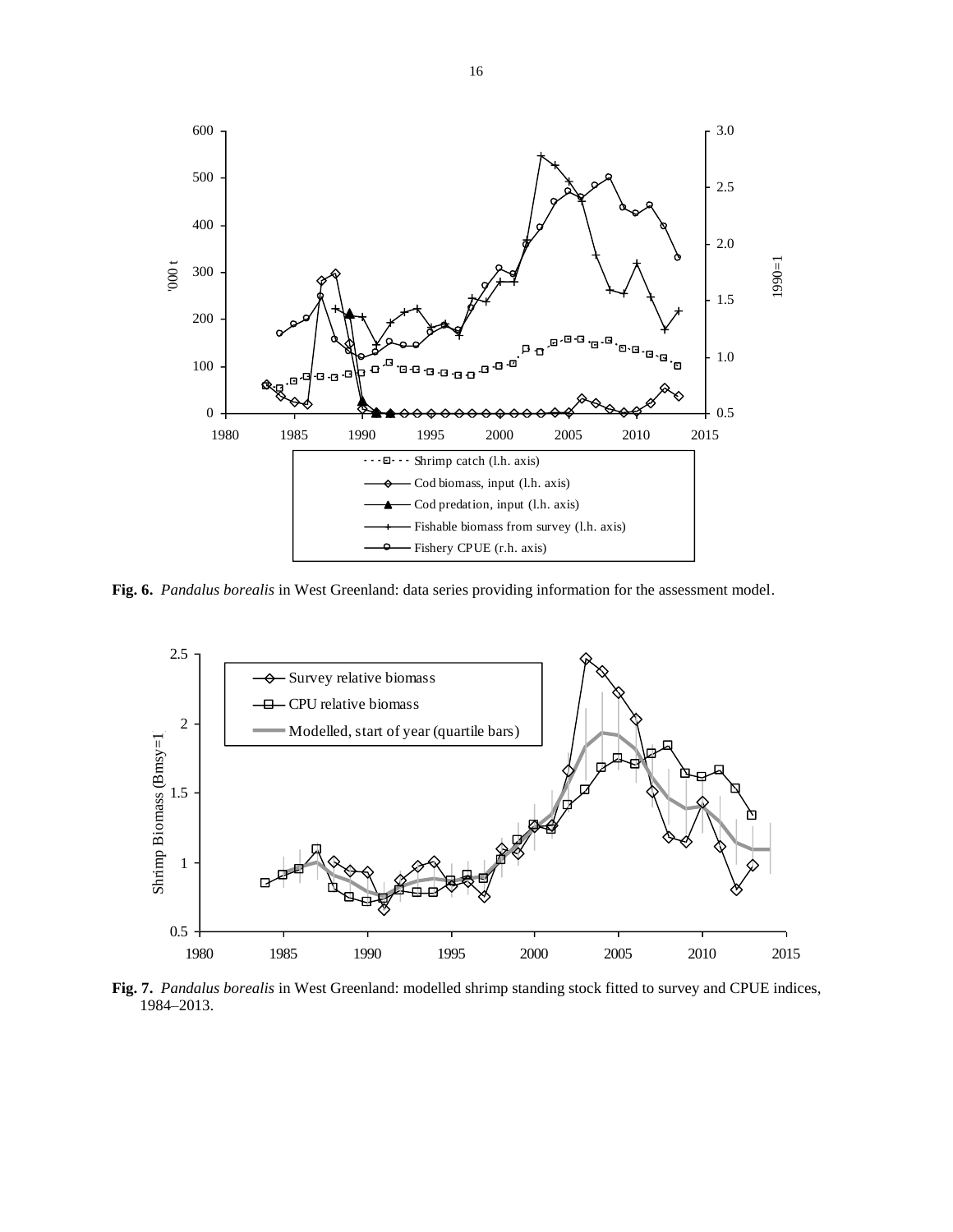

**Fig. 8.** *Pandalus borealis* in West Greenland: median estimates of biomass ratio (*B*/*Bmsy*) and mortality ratio (*Z*/*Zmsy*) 1984–2013.



**Fig. 9.** *Pandalus borealis* in West Greenland: annual likelihood that biomass has been below *Bmsy* and that mortality caused by fishing and cod predation has been above *Zmsy* 1984–2013.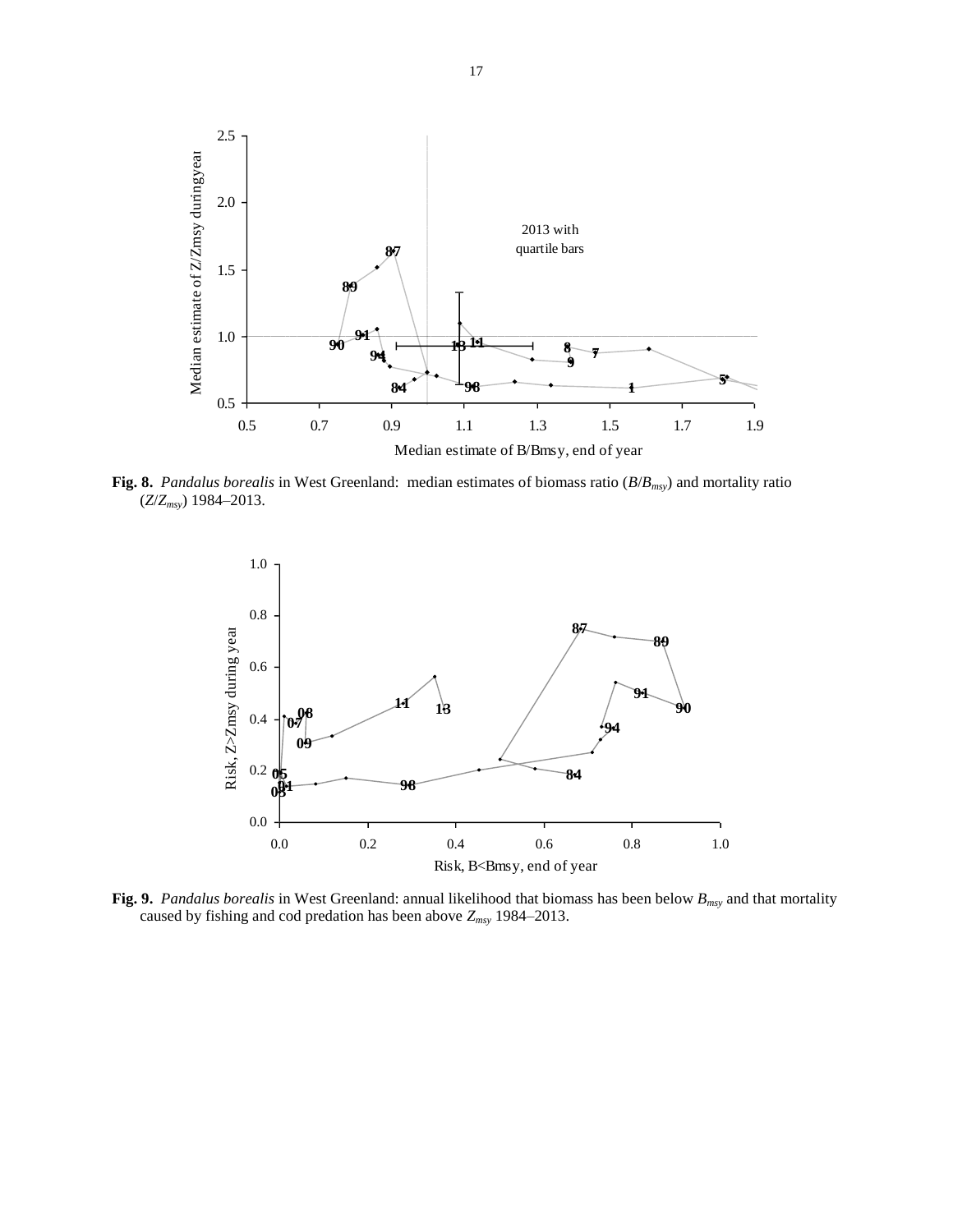

**Fig. 10a.** *Pandalus borealis* in West Greenland: joint 5-year plot 2014–18 of the risks of transgressing *Bmsy* and *Zmsy* at catch levels 70–95 Kt/yr; with effective cod biomass 30 Kt.



**Fig. 10b.** *Pandalus borealis* in West Greenland: joint 5-year plot 2014–18 of the risks of transgressing *Bmsy* and *Zmsy* at catch levels 70–95 Kt/yr; with effective cod biomass 40 Kt.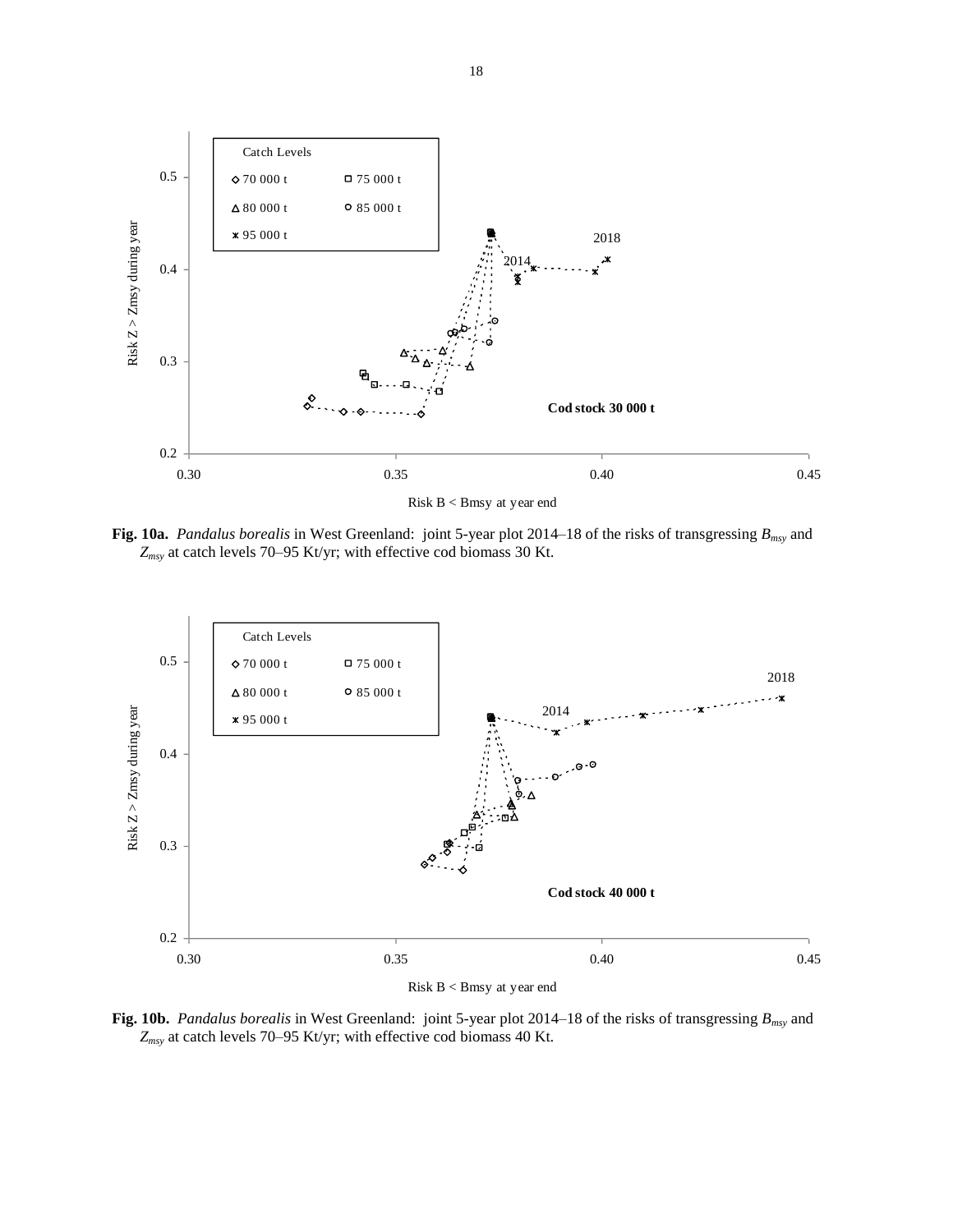

**Fig. 11.** *Pandalus borealis* in West Greenland: projections of stock development for 2013–2018 with effective cod biomass assumed at 30 000 t: median estimates with quartile error bars.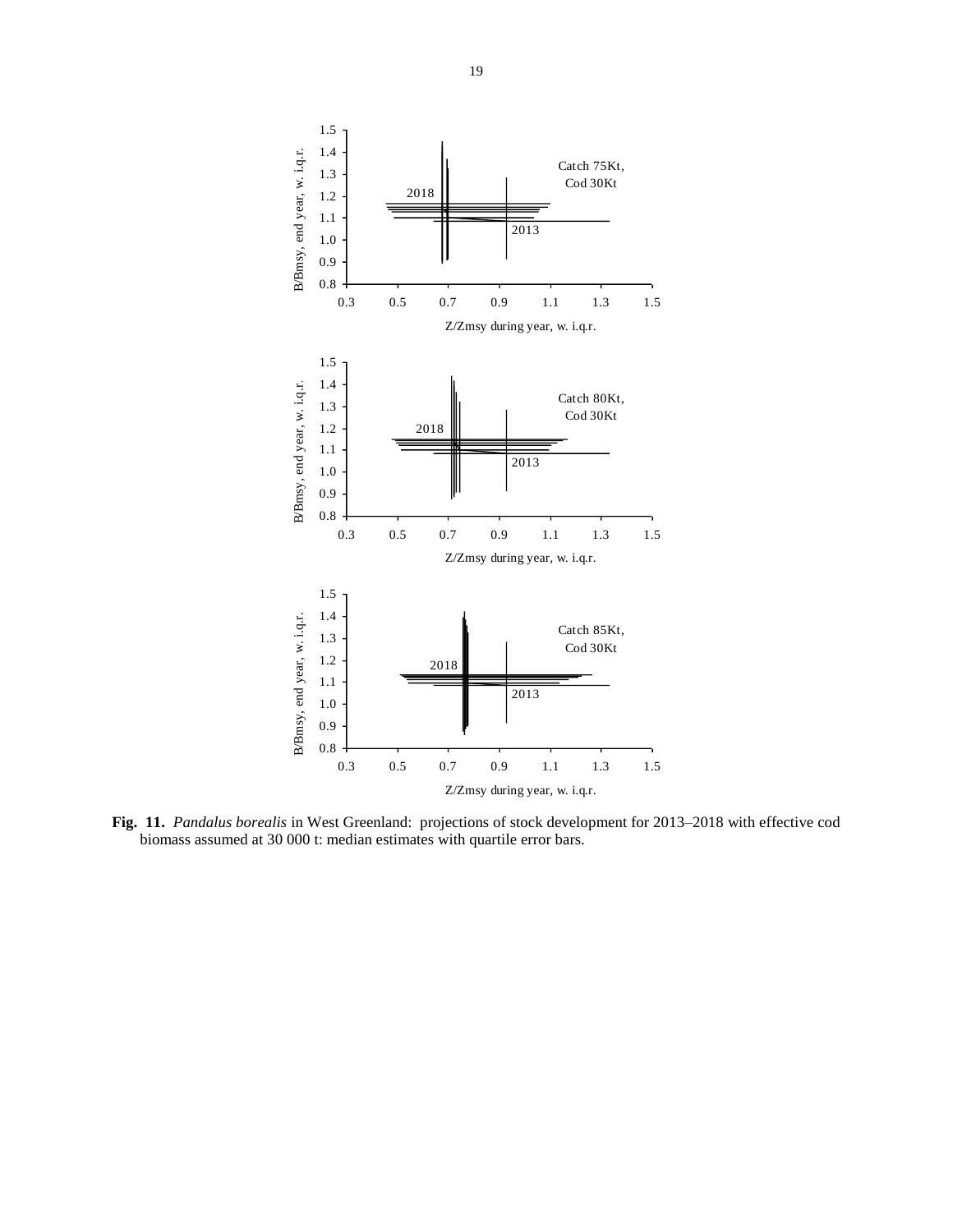

**Fig. 12.** *Pandalus borealis* in West Greenland: projections of stock development for 2013–2018 with effective cod biomass assumed at 40 000 t: median estimates with quartile error bars.